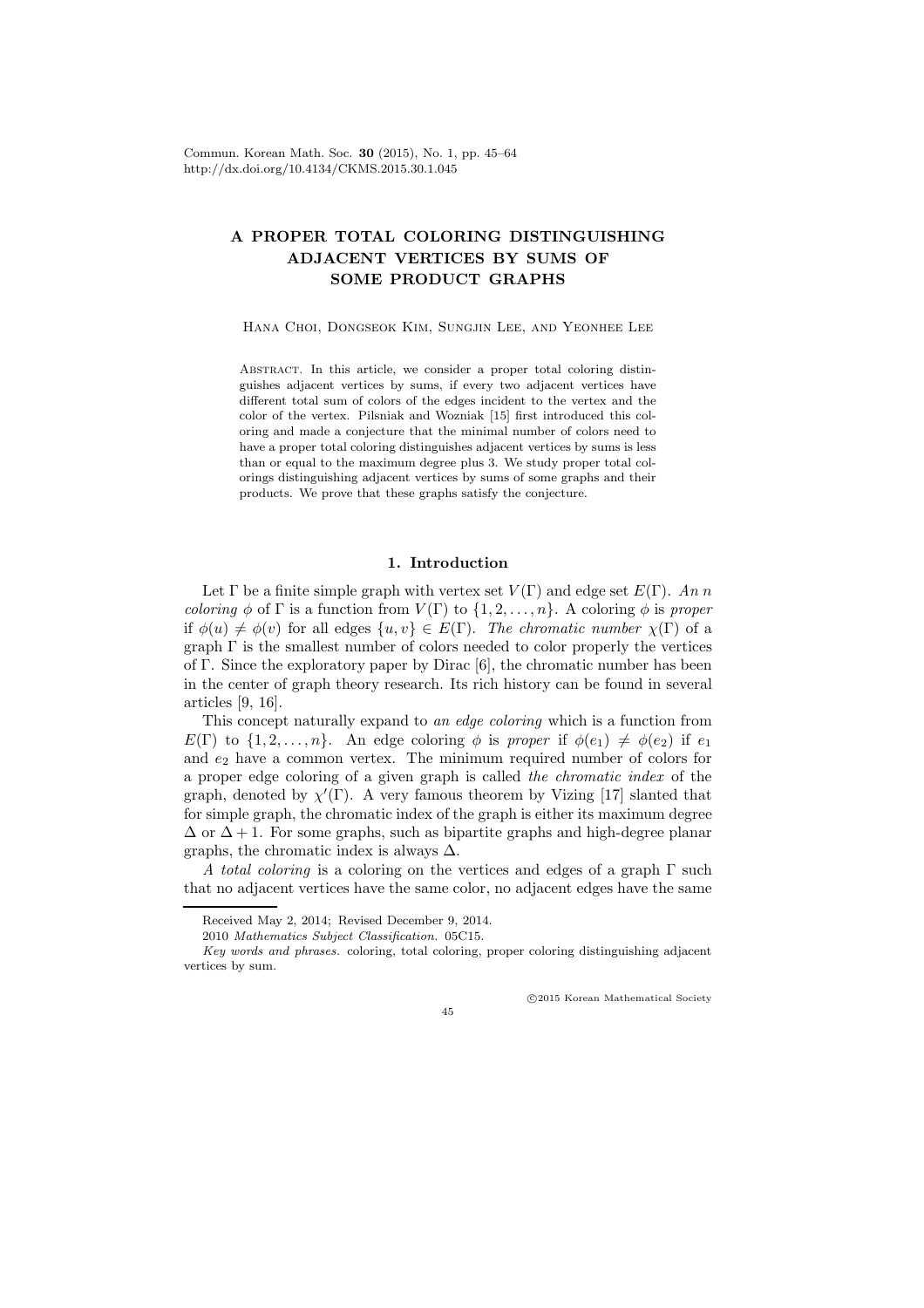

FIGURE 1. Proper total colorings distinguishing adjacent vertices by sums of the complete graph (a)  $K_5$  and (b)  $K_6$ .

color and no edge and its end-vertices are assigned the same color. The total chromatic number  $\chi''(\Gamma)$  of a graph  $\Gamma$  is the least number of colors needed in a total coloring of  $\Gamma$ . Some properties of total chromatic number  $\chi''(\Gamma)$  are as follows;  $\chi''(\Gamma) \geq \Delta + 1$  and for upper bound for  $\chi''(\Gamma)$ , Molloy and Reed [14] first found that  $\chi''(\Gamma) \leq \Delta + 10^{26}$  and  $\chi''(\Gamma) \leq ch'(\Gamma) + 2$ , where  $ch'(\Gamma)$  is the edge choosability which is the least number  $k$  such that every instance of the list edge-coloring that has  $\Gamma$  as its underlying graph and that provides at least k allowed colors for each edge of  $\Gamma$  has a proper coloring. A long standing open problem about the total coloring is  $\chi''(\Gamma) \leq \Delta + 2$  arose by Behzad and Vizing [11]. We refer to [11] for more problems on vertex, edge and total colorings.

For total coloring  $\phi$  on a simple graph Γ, the color set of a vertex v is defined by  $C(v) = {\phi(u), \phi({u, v}) \mid {u, v} \in E(\Gamma)}$ . Z. Zhang et al. [21] introduced a new concept that a total coloring of a graph  $\Gamma$  is an adjacent vertex distinguishing total coloring (AVD total coloring) if  $C(u) \neq C(v)$  for all  $\{u, v\} \in E(\Gamma)$ . The adjacent-vertex-distinguishing-total-chromatic number, denoted by  $\chi_{at}(\Gamma)$  of a graph  $\Gamma$  is the least number of colors needed in an AVD-total-coloring of Γ. There have been several articles studying AVD-totalcoloring of graphs [3, 4, 8, 10, 13, 18, 19]

M. Pilsniak and M. Wo $\zeta$ niak [15] first introduced that a proper total coloring of  $\Gamma$  is a proper total colorings distinguishing adjacent vertices by sums if for a vertex  $v \in V(\Gamma)$ , the total sum of colors of the edges incident to v and the color of v, denoted by  $f(v)$ , are distinct for adjacent vertices. An example of a proper total 7 coloring distinguishing adjacent vertices by sums of the complete graph  $K_6$  is given Figure 1. The smallest number of color k such that Γ admits a proper total k colorings distinguishing adjacent vertices by sums is called *adjacent vertex distinguishing index by sum*, denoted by  $tndi_{\sum}(\Gamma)$ . They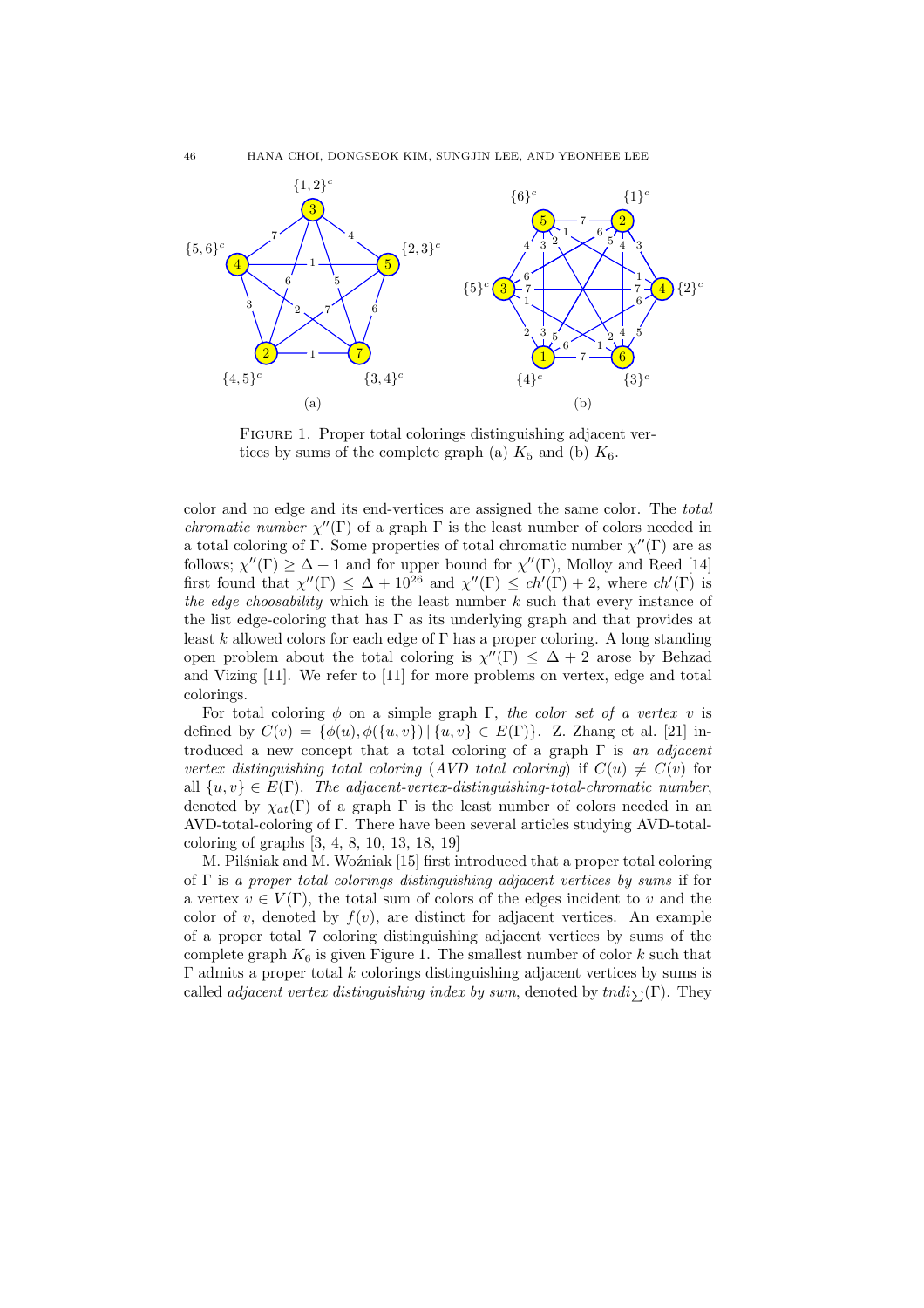also find that the adjacent vertex distinguishing index by sums of some special graphs including paths, cycles, stars, complete and complete bipartite graphs. They made a well-believed conjecture that:

Conjecture 1.1 ([15]). Let G be a graph with the maximum degree  $\Delta$ . Then

$$
tndi_{\sum}(G) \leq \Delta + 3.
$$

Consequently, they showed that the above graphs hold Conjecture 1.1 and they also proved that the conjecture holds for regular bipartite graphs, cubic graphs, graphs with  $\Delta \leq 3$ . Li, Liu and Wang [12] proved that Conjecture 1.1 holds for  $K_4$ -minor free graphs.

It is obvious that  $\Delta + 1 \leq tndi_{\sum}(G)$ . Thus if the conjecture is true, then we can divide graphs into three groups;  $tndi_{\sum}(G) = \Delta + 1$ ,  $\Delta + 2$  and  $\Delta + 3$ , we called them  $tndi_{\sum}$  class I, II and III, respectively.

Once some types of graphs were studied, it is natural to consider their products for the next step. Chen, Zhang and Sun [5] found the adjacent vertex distinguishing total chromatic numbers of  $P_m \times P_n$ ,  $P_m \times C_n$  and  $C_m \times C_n$ .

The aim of the present article is two-fold. First we find that the wheel graphs are  $tndi_{\sum}$  class I except  $W_3$  which is  $K_4$ . Second, we find that the product graphs  $P_m \times P_n$ ,  $C_m \times P_n$ ,  $S_m \times P_n$ ,  $W_m \times P_n$  and  $K_m \times P_n$ ,  $S_m \times C_n$  and  $C_m \times C_n$  are tndi<sub>N</sub> class II except  $P_3 \times P_3$ ,  $S_m \times P_3$  and  $W_m \times P_3$  which are tndi<sub> $\bar{p}$ </sub> class I. These results not only find the adjacent vertex distinguishing indices by sums but also strongly support that Conjecture 1.1 holds for these product graphs.

The outline of this paper is as follows. We first provide some preliminary definitions and results in Section 2. In Section 3, we find the adjacent vertex distinguishing indices by sums of the star graphs and wheel graphs. In Section 4, we investigate the adjacent vertex distinguishing indices by sum of the products of two graphs. At last, we make a conclusive remark in Section 5.

#### 2. Preliminaries

For a graph Γ, the maximal and minimal degree of Γ are denoted by  $\Delta$  and  $\delta$  respectively. The following theorems will be used in proofs of theorems in Sections 3 and 4. For general terminology in graph theory, we refer the reader to [1].

**Theorem 2.1** ([15, Observation 3]). If a graph  $\Gamma$  contains two adjacent vertices x, y such that  $deg(x) = deg(y) = \Delta$ , then tndi $\sum(\Gamma) \geq \Delta + 2$ .

**Theorem 2.2** ([15, Propositions 4, 5, 6, 7, 8, 9 & 10]).

(1) Let  $P_n$  be a path of the size  $n \geq 2$ . Then

$$
tndi_{\sum}(P_n) = \begin{cases} \Delta + 1 & \text{if } n = 3, \\ \Delta + 2 & \text{if } n = 2 \text{ or } n \ge 4. \end{cases}
$$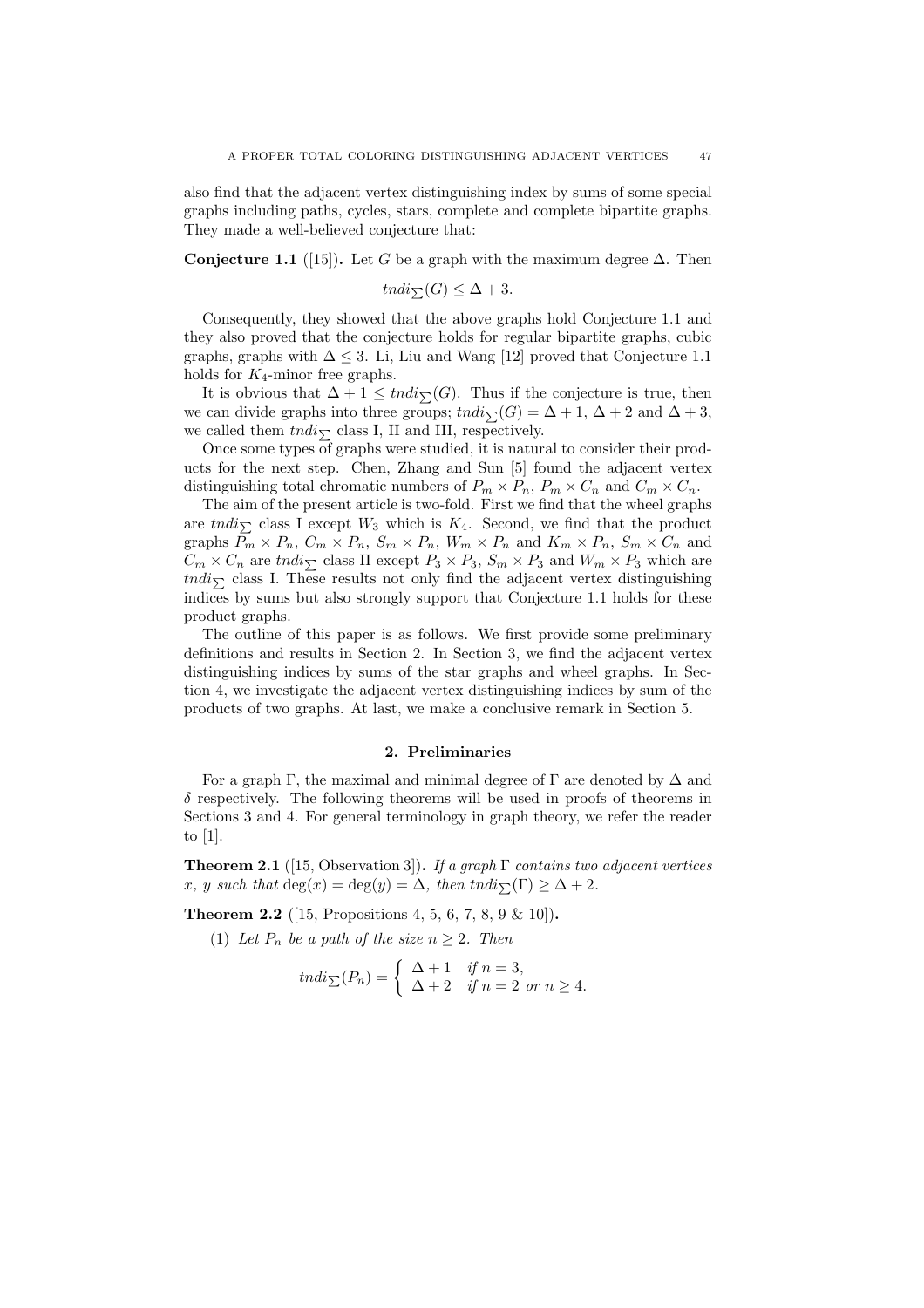(2) Let  $C_n$  be a cycle of the size  $n \geq 3$ . Then

$$
tndi_{\sum}(C_n) = \begin{cases} \Delta + 3 & \text{if } n = 3, \\ \Delta + 2 & \text{if } n \ge 4. \end{cases}
$$

(3) Let  $S_n$  be a star graph of size  $n \geq 2$ . Then

$$
tndi_{\sum}(S_n) = \Delta + 1.
$$

(4) Let  $K_n$  be a complete graph of the size  $n \geq 2$ . Then

$$
tndi_{\sum}(K_n) = \begin{cases} \Delta + 2 & \text{if } n \text{ is even,} \\ \Delta + 3 & \text{if } n \text{ is odd.} \end{cases}
$$

(5) Let  $K_{p,q}$  be a complete bipartite graph. Then

$$
tndi_{\sum}(K_{m,n}) = \begin{cases} \Delta + 1 & \text{if } n \neq m, \\ \Delta + 2 & \text{if } n = m. \end{cases}
$$

- (6) Let  $\Gamma$  be a regular bipartite graph. Then tndi $\sum(\Gamma) = \Delta + 2$ .
- (7) Let T be a tree of order n. Then  $\Delta + 1 \leq \overline{indi}_{\sum}(T) \leq \Delta + 2$ . Furthermore, if there exist two adjacent vertices x,  $\overline{y}$  such that  $deg(x) =$  $deg(y) = \Delta$ , then tndi $\overline{\Sigma}(T) = \Delta + 2$ , and otherwise, we have tndi $\overline{\Sigma}(T)$  $=\Delta + 1.$

Throughout the article, we will often use  $\equiv$  (mod *n*). Since this modulo will be used for colorings, we use the standard complete residue system which is  $\{1, 2, \ldots, n-1, n\}$  for modulo n, unless stated differently.

### 3. Some other special graphs

In this section, we will discuss the adjacent vertex distinguishing indices by sums of the star graph and the wheel graphs. Although the adjacent vertex distinguishing indices by sums of the star graphs are already known in Theorem  $2.2(3)$ , we will find two proper total colorings distinguishing adjacent vertices by sums for these two graphs because they will be used in Section 4.

**Theorem 3.1.** Let  $S_n$  be a star graph of size  $n \geq 2$ . Then

$$
tndi_{\sum}(S_n) = \Delta + 1.
$$

Proof. A proper total coloring c distinguishing adjacent vertices by sums provided in Theorem 2.2 is as follows; the edge of  $S_n$  is colored by  $1, 2, \ldots, \Delta$ , the vertex in the middle is colored by  $\Delta + 1$ , the vertex incident to the edge colored by 1 is colored by 2 and all remaining vertices are colored by 1.

For the second proper total coloring  $c'$  distinguishing adjacent vertices by sums of  $S_n$ , we consider  $c' \equiv c+1$  modulo  $\Delta + 1$ . One can easily check this is also a proper total coloring distinguishing adjacent vertices by sums of  $S_n$ .  $\Box$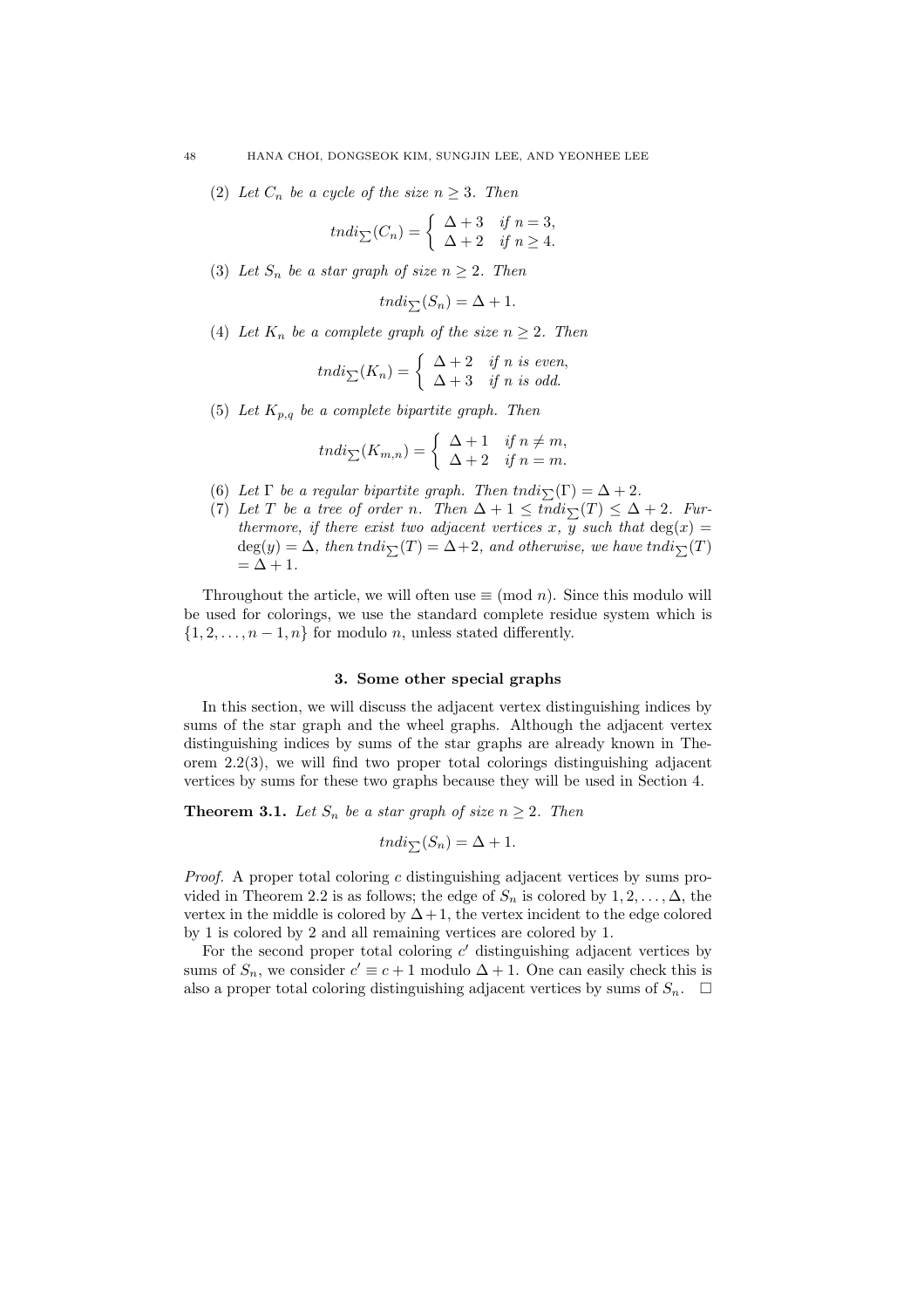

FIGURE 2. A proper total coloring distinguishing adjacent vertices by sums of the wheel graph  $W_{2n+1}$ ,  $n \geq 2$ .

The wheel graphs are highly well structured, for example, they are planar and any maximal planar graph, other than  $K_4$ , contains a subgraph isomorphic to either  $W_5$  or  $W_6$ . For  $n \geq 3$ , the wheel graph  $W_n$  contains  $n^2 - 3n + 3$  cycles and at least one of them is a Hamiltonian cycle. Their (vertex) chromatic numbers are already known as

$$
\chi(W_m) = \begin{cases} 3 & \text{if } m \text{ is odd,} \\ 4 & \text{if } m \text{ is even.} \end{cases}
$$

The following theorem finds the proper total coloring distinguishing adjacent vertices by sums of the wheel graph.

**Theorem 3.2.** Let  $W_m$  be a wheel graph of size  $m \geq 3$ . Then

$$
tndi_{\sum}(W_m) = \begin{cases} \Delta + 1 & \text{for } m \ge 4, \\ \Delta + 2 & \text{for } m = 3. \end{cases}
$$

*Proof.* The smallest  $m$  for which the wheel graph makes a natural geometric shape is 3. But, because  $W_3 \equiv K_4$  and  $tndi_{\sum}(K_4)$  was given in Theorem 2.2(4). Now we assume  $m \geq 4$ . We prove the theorem dividing cases depending on the parity of m.

First we assume m is odd, so write  $m = 2n + 1$  for some  $n \ge 2$ . We color the center vertex of the wheel graph by color  $2n + 2$  and the adjacent edges by  $1, 2, \ldots, 2n+1(=\Delta)$  clockwisely. Next we use color 2 for a vertex connected to the center vertex by the edge colored by 1, and for all remaining vertices, we similarly color by  $3, \ldots, 2n + 1, 1$  clockwisely. Last we will color the edges in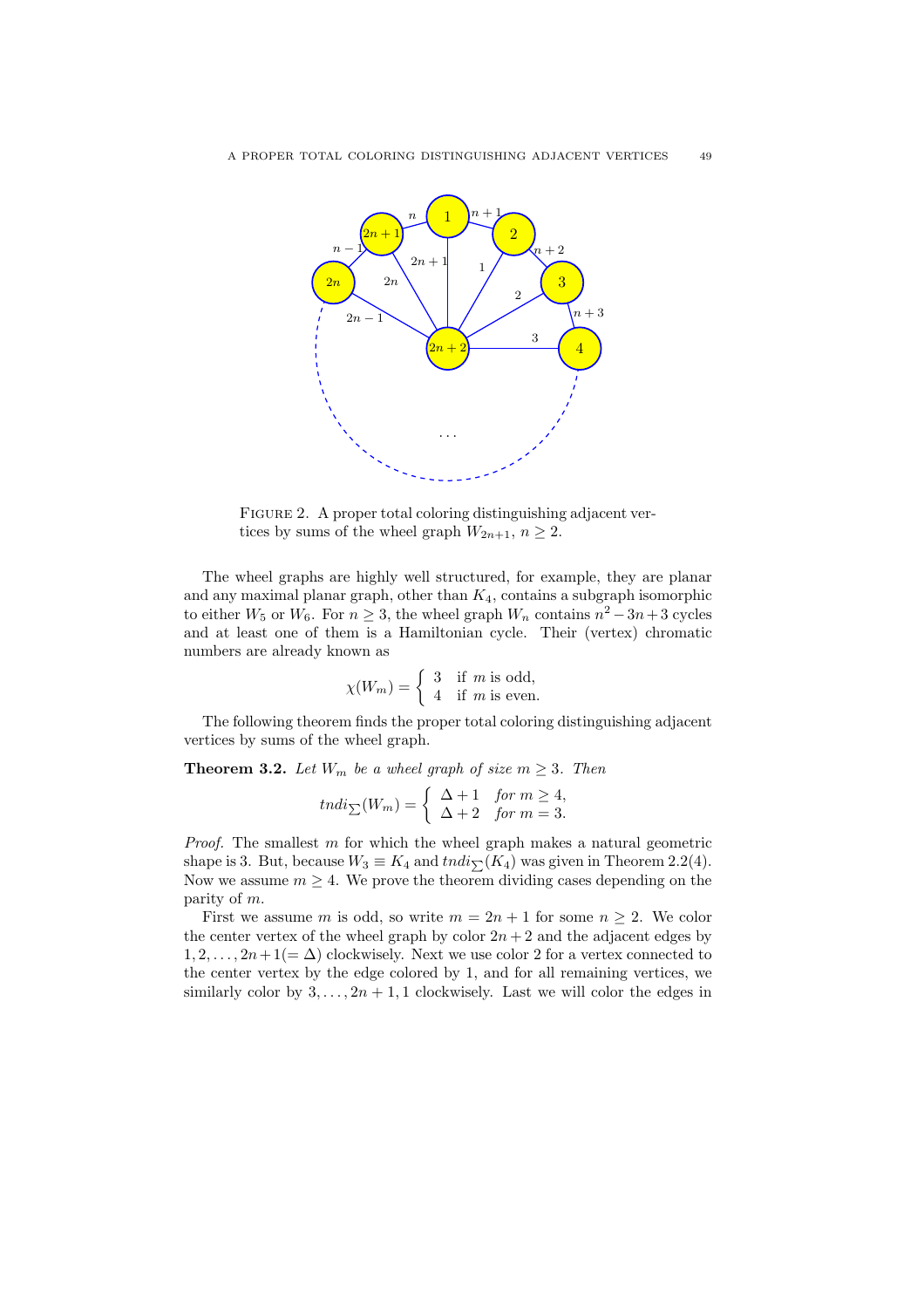

FIGURE 3. A proper total coloring distinguishing adjacent vertices by sums of the wheel graph (a)  $W_4$  and (b)  $W_{2n}$ ,  $n \geq 3$ .

the circumference of the wheel graph. The edge between vertices colored by 1 and 2 will be colored by  $n+1$ , and we increase the color by 1 up to  $mod(2n+1)$ clockwisely. Therefore, the wheel graph of an odd size has  $tndi_{\sum}(W_m) \leq m+1$ as illustrated in Figure 2. By combining the fact  $m + 1 = \Delta + 1 \leq t n \frac{di}{\sum} (W_m)$ , we find  $tndi_{\sum}(W_m) = m + 1$ .

Next, we assume m is even. One may find  $tndi_{\sum}(W_4) = 5$  as shown in Figure 3(a). Now we assume that  $m = 2n$  is bigger than or equal to 6. Similar to the  $m = 2n + 1$  we color the vertices and edges as illustrated in Figure 3(b). By the same reason, we find  $tndi_{\sum}(W_n) = \Delta + 1$ . It completes the proof of the theorem.

Let c be the coloring of  $W_m$  discussed above. For the second proper total coloring c' distinguishing adjacent vertices by sums of  $W_m$ , we consider  $c' \equiv c+1$ modulo  $\Delta + 1$  ( $\Delta + 2$ , resp) for  $m \geq 4$  ( $m = 3$ , respectively).

Although we are not discussing the hypercubes, one may find it is regular bipartite. So by using Theorem 2.2(6), it is  $tndi_{\sum}$  class II. The ladder graph can be considered as a product of two graphs and will be handled in the following section.

## 4. Products of two graphs

Throughout this section, the product means the graph product unless stated differently. A formal definition of the product is as follows. Let  $G_1 = (V(G_1),$  $E(G_1)$ ,  $G_2 = (V(G_2), E(G_2))$  be two graphs. The product of  $G_1$  and  $G_2$  which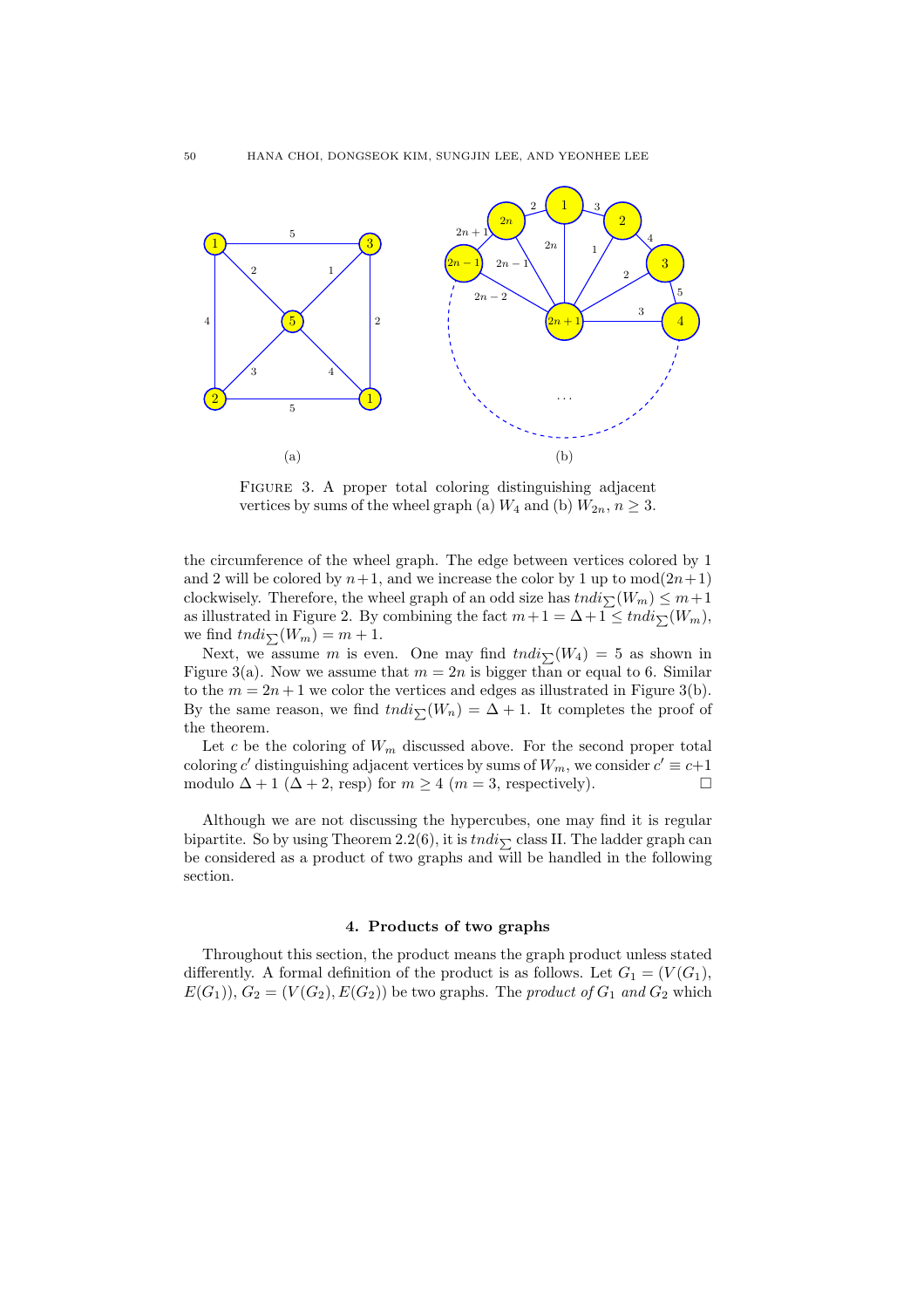

FIGURE 4. A proper total coloring distinguishing adjacent vertices by sums of the product graph (a)  $P_2 \times P_2$ , (b)  $P_2 \times P_3$ and (c)  $P_3 \times P_3$ .

is denoted by  $G_1 \times G_2$  is consists of the vertex set

$$
V(G_1 \times G_2) = V(G_1) \times V(G_2)
$$

and the edge set

$$
E(G_1 \times G_2) = \{((u_1, u_2), (v_1, v_2)) | [u_1 = v_1 \text{ and } (u_2, v_2) \in E(G_2)] \text{ or } [(u_1, v_1) \in E(G_1) \text{ and } u_2 = v_2] \}.
$$

Throughout the section, we use the following notations; let  $V(G_2) = \{v_1, v_2,$  $\ldots, v_l\}$ .  $G_1 \times \{v_i\}$  is the *i*-th copy of  $G_1$  denoted by  $(G_1 \times G_2)_i$ , and the set of the edges between  $(G_1 \times G_2)_i$  and  $(G_1 \times G_2)_{i+1}$  is denoted by  $h((G_1 \times G_2)_i)$ where  $i = 1, 2, \ldots, l$ .

**Theorem 4.1.** Let  $P_m$ ,  $P_n$  be a path of order  $m, n \geq 2$ . Then

$$
tndi_{\sum}(P_m \times P_n) = \begin{cases} \Delta + 1 & \text{for } m = n = 3, \\ \Delta + 2 & \text{otherwise.} \end{cases}
$$

*Proof.* First, if  $m = n = 2$  or 3, then maximum degree  $\Delta$  is 2 or 4, respectively. Proper total colorings distinguishing adjacent vertices by sums of  $P_2 \times P_2$  and  $P_3 \times P_3$  are depicted in Figure 4. For the case  $P_2 \times P_3$ , then maximum degree  $\Delta$  is 3 and two adjacent vertices have the maximum degree 3, by Theorem 2.1 and the coloring in Figure 4(b), we find that  $tndi_{\sum}(P_2 \times P_3) = 5$ . Let us remark that  $P_3 \times P_3$  is the unique case that there is only one vertex of the maximum degree and  $tndi_{\sum}(P_3 \times P_3) = 5 = \Delta + 1$  which is the only exception that  $P_m \times P_n$  is not tndi<sub>P</sub> class II.

Second, if just one of  $m, n$  is 2, then without loss of generality, we may assume  $n = 2$  and  $m \geq 3$ . The maximum degree  $\Delta$  of  $P_m \times P_2$  is 3. Color the vertices of  $(P_m \times P_2)_1$  alternatively with colors  $1, 3, 1, 3, \ldots$ , and the edges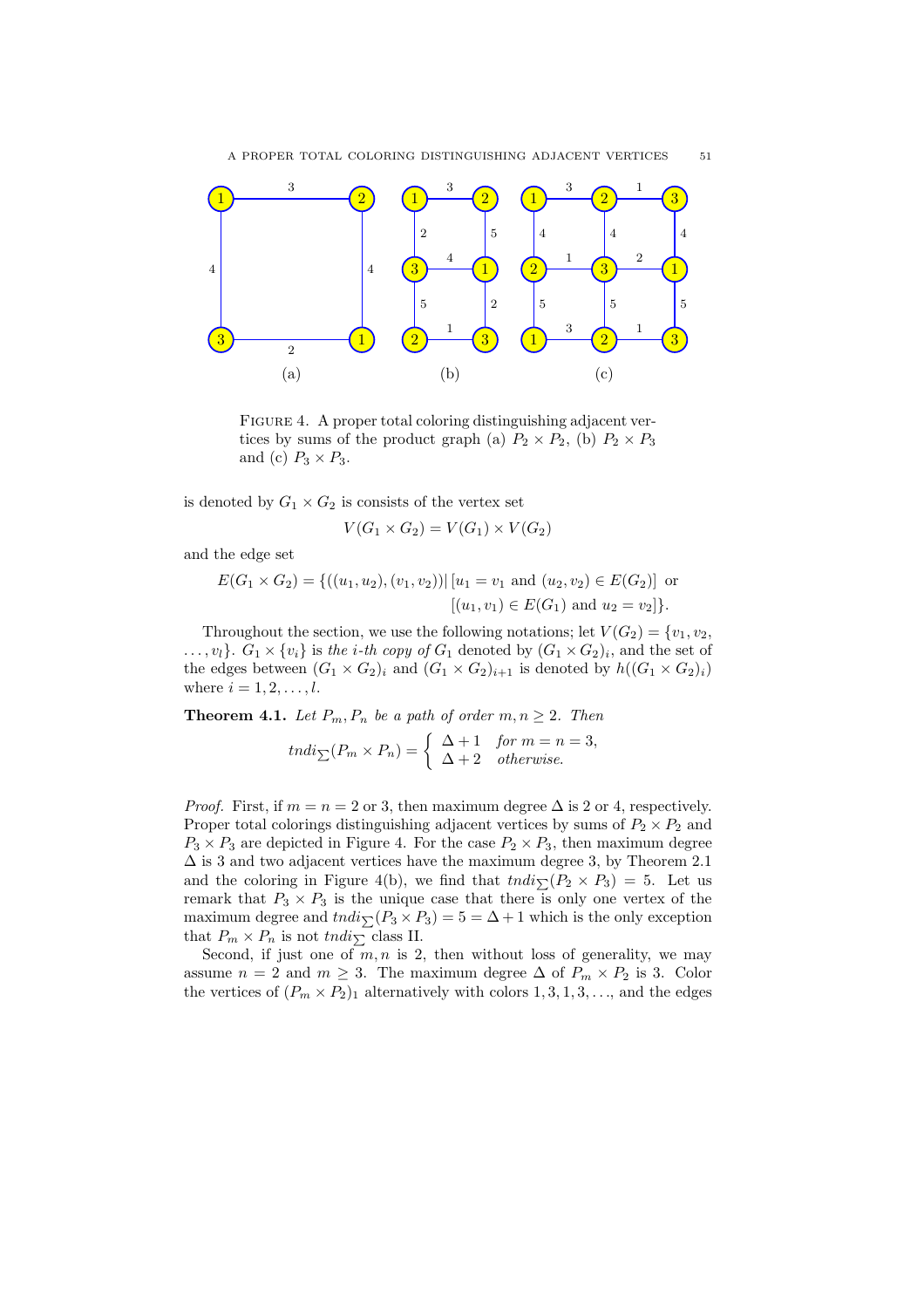

FIGURE 5. A proper total coloring distinguishing adjacent vertices by sums of the product graph  $P_m \times P_n$  where  $m \geq 3$ .

with 2, 4, 2, 4, .... For  $(P_m \times P_2)_2$ , we first color the edges with 4, 2, 4, 2, ..., and the vertices  $2, 1, 3, 1, \ldots, 2(4)$  if the last color of edges was  $4$  (2, *reps*.). as two different rightmost figures as depicted in Figure 5. Color the edges in  $h((P_m \times P_2)_1)$  by 5 then this is a proper total 5 coloring distinguishing adjacent vertices by sums. We get  $\text{tndi}_{\sum}(P_m \times P_2) \leq 5$  but Theorem 2.1 implies that  $5 = \Delta + 2 \leq t n \frac{di}{\sum} (P_m \times P_2)$ . Thus,  $t n \frac{di}{\sum} (P_m \times P_2) = \Delta + 2$ . This coloring will be used for the remaining products  $P_m \times P_n$ , let us denote it by  $\phi$ .

Last, if  $m, n \geq 3$ , then the maximum degree  $\Delta$  of  $P_m \times P_n$  is 4. If there exists only one vertex of the maximum degree, then it must be  $P_3 \times P_3$  which was handled previously. Now, we assume there exist two adjacent vertices of the maximum degree. The method we are going to use is sorely depends on the parity of *i*. We define a coloring  $\psi$  on  $P_m \times P_n$  by

$$
\psi((P_m \times P_n)_i) = \begin{cases} \phi((P_m \times P_2)_1) & \text{if } i \text{ is odd,} \\ \phi((P_m \times P_2)_2) & \text{if } i \text{ is even,} \end{cases}
$$

$$
\psi(h((P_m \times P_n)_i)) = \begin{cases} 5 & \text{if } i \text{ is odd,} \\ 6 & \text{if } i \text{ is even,} \end{cases}
$$

as illustrated in Figure 5. One can easily check that  $\psi$  is a proper total 6 coloring distinguishing adjacent vertices by sums of the graph  $P_m \times P_n$ , which means  $tndi_{\sum}(P_m \times P_n) \leq \Delta + 2$ . By Theorem 2.1, the opposite inequality  $\Delta +$  $2 \leq tndi_{\sum}(\overline{P}_m \times P_n)$  holds. Therefore, it completes the proof of theorem.  $\Box$ 

**Theorem 4.2.** Let  $C_m$  be a cycle of order  $m \geq 3$  and  $P_n$  be a path of order  $n \geq 2$ . Then tndi $\sqrt{(C_m \times P_n)} = \Delta + 2$ .

*Proof.* These  $C_m \times P_n$  graphs always have two adjacent vertices x, y such that  $deg(x) = deg(y) = \Delta$ . By Theorem 2.1, we obtain the inequality  $tndi_{\sum}(C_m \times$  $P_n) \geq \Delta + 2.$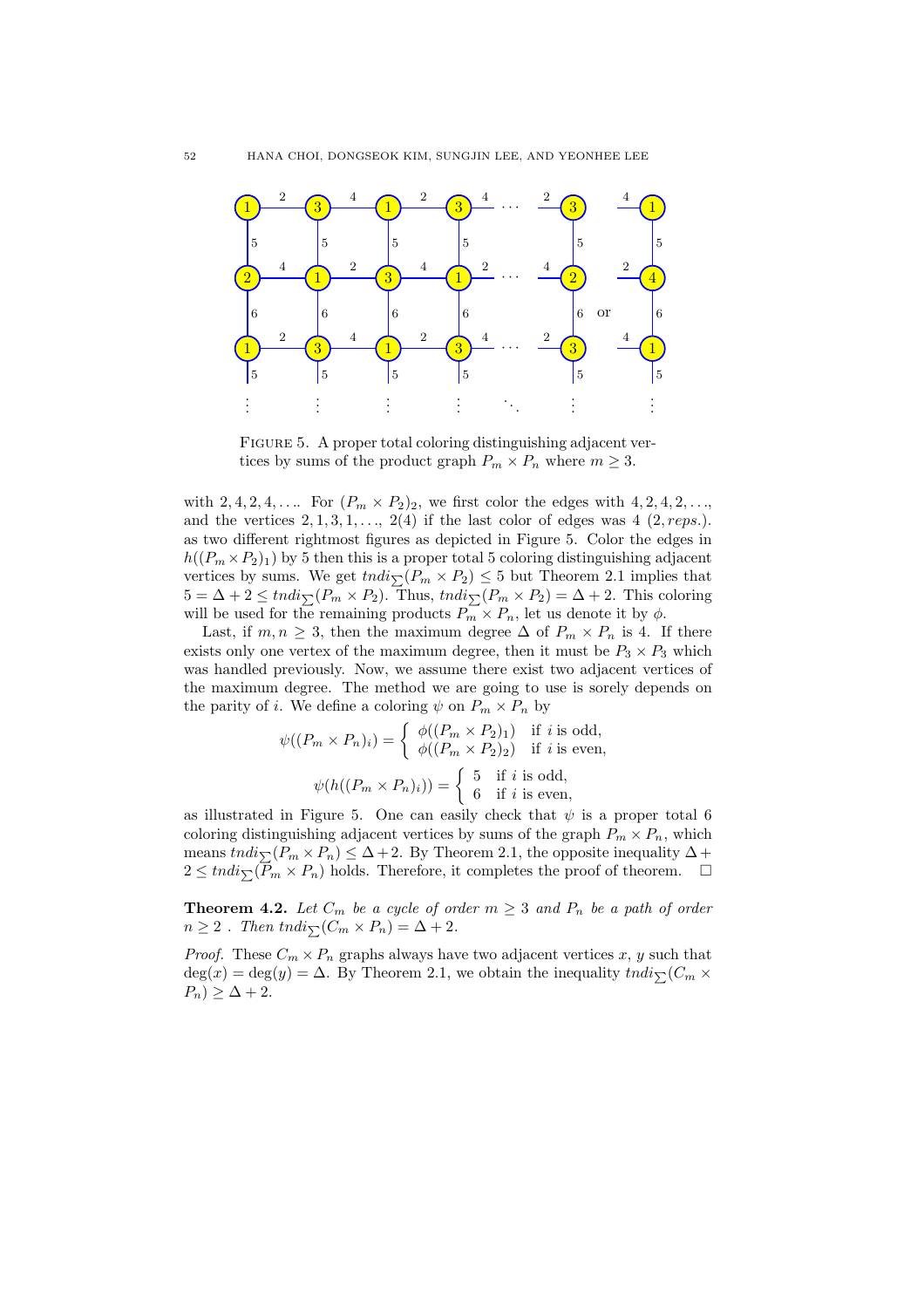

FIGURE 6. A proper total coloring distinguishing adjacent vertices by sums of the product graph (a)  $C_3 \times P_2$  and (b)  $C_{2k+1} \times P_2, k \geq 2.$ 

First look at the case  $n = 2$ . Since  $\Delta = 3$ , to show  $C_m \times P_2$  is  $tndi_{\sum}$  class II, we need to find a proper total 5 coloring distinguishing adjacent vertices by sums. If m is even, then one can see that  $C_m \times P_2$  is regular bipartite. By Theorem 2.2(6), it is  $tndi_{\nabla}$  class II. To handle the remaining general cases, let us find a coloring of  $C_m \times P_2$  as follows.

If m is odd, let us denote it by  $m = 2k+1$ . For  $m = 3$ , we color it as depicted in Figure 6(a). If  $2k+1 \geq 5$ , we color the vertices of  $(C_{2k+1} \times P_2)_1$  with colors  $4, 1, 3, 1, 3, \ldots, 1, 3$  and the edges with  $1, 3, 2, 4, 2, 4, \ldots, 4, 2$ . Similarly, color the consecutive vertices of  $(C_{2k+1} \times P_2)_2$  with  $2, 3, 1, 3, 1, \ldots, 3, 1$  and consecutive edges with  $3, 1, 4, 2, 4, 2, \ldots, 4$ . Color the reminding edges with the color 5 as illustrated in Figure 6(b).

If  $m = 2k \geq 4$ , we color the vertices of  $(C_{2k} \times P_2)_1$  with colors 1, 3, 1, 3,  $\dots, 1, 3$  and the edges with  $2, 4, 2, 4, \dots, 2, 4$ . Similarly, color the consecutive vertices of  $(C_{2k} \times P_2)_2$  with  $3, 1, 3, 1, \ldots, 3, 1$  and consecutive edges with  $4, 2, 4, 2, \ldots, 4, 2$ . Color the reminder edges with the color 5 then this is a proper total 5 coloring distinguishing adjacent vertices by sums of  $C_{2k} \times P_2$ .

Now we are going to deal with the case  $n \geq 3$ . Since the maximum degree  $\Delta$  of  $C_m \times P_n$  is 4, to show  $C_m \times P_n$  is tndi<sub>N</sub> class II, we need to find a proper total 6 coloring distinguishing adjacent vertices by sums. The above coloring for  $C_m \times P_2$  is denoted by  $\phi$ .

If  $m = 3$ , then color the consecutive vertices of  $(C_3 \times P_n)_1$  with 1, 3, 2 and corresponding consecutive edges with 2, 4, 5. Similarly, we color the consecutive vertices of  $(C_3 \times P_n)_2$  with 3,2,1 and corresponding consecutive edges with 5, 4, 2 as we have used for  $C_3 \times P_2$  as illustrated in Figure 6(a). We expand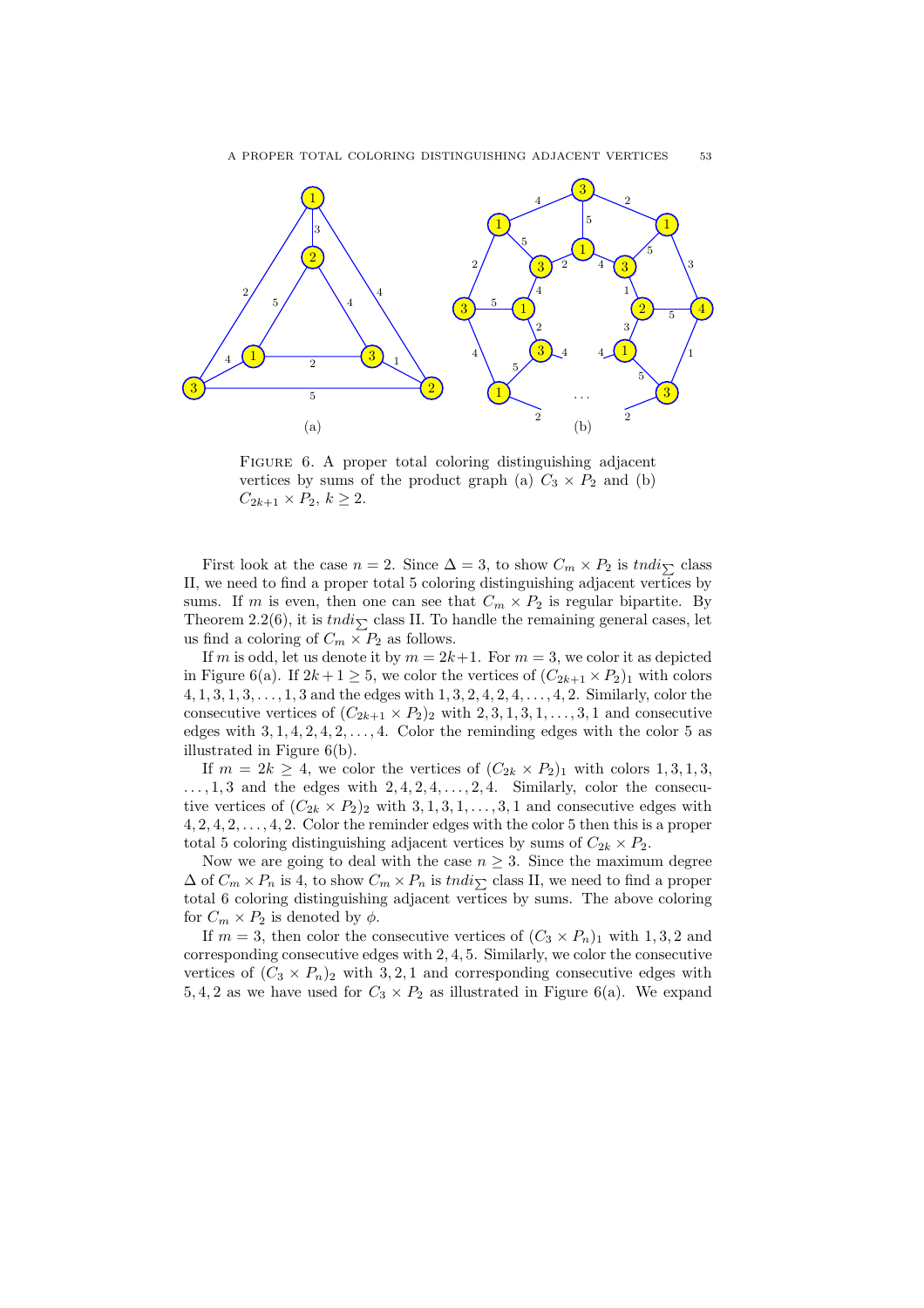

FIGURE 7. A proper total coloring distinguishing adjacent vertices by sums of the product graph  $C_3 \times P_n$ .



FIGURE 8. A proper total coloring distinguishing adjacent vertices by sums of the product graph  $C_m \times P_n$  where m is bigger than 3 and odd.

these colorings on  $(C_3 \times P_n)_1$  and  $(C_3 \times P_n)_2$  to a coloring  $\psi$  of  $(C_3 \times P_n)$  by

$$
\psi((C_3 \times P_n)_i) = \begin{cases} \phi((C_3 \times P_2)_1) & \text{if } i \text{ is odd,} \\ \phi((C_3 \times P_2)_2) & \text{if } i \text{ is even,} \end{cases}
$$

$$
\psi(h((C_3 \times P_n)_i)) = \begin{cases} 4, 1, 3 & \text{if } i \text{ is odd,} \\ 6, 6, 6 & \text{if } i \text{ is even,} \end{cases}
$$

as illustrated in Figure 7.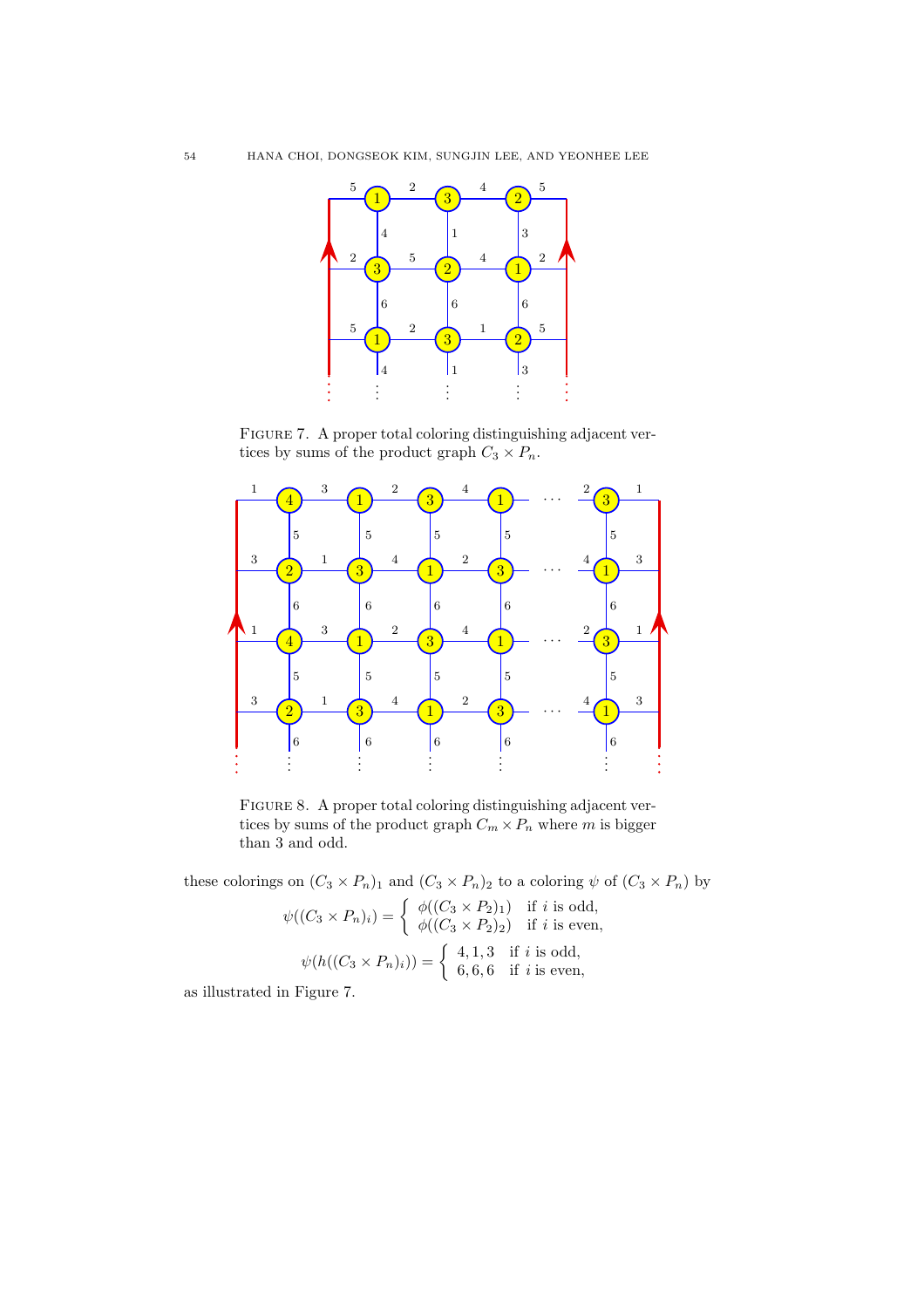

FIGURE 9. A proper total coloring distinguishing adjacent vertices by sums of the product graph  $C_m \times P_n$  where m is bigger than 3 and even.

If  $m = 2k + 1 \geq 5$ , we define a coloring  $\psi$  by

$$
\psi((C_{2k+1} \times P_n)_i) = \begin{cases} \phi((C_{2k+1} \times P_2)_1) & \text{if } i \text{ is odd,} \\ \phi((C_{2k+1} \times P_2)_2) & \text{if } i \text{ is even,} \end{cases}
$$

$$
\psi(h((C_{2k+1} \times P_n)_i)) = \begin{cases} 5 & \text{if } i \text{ is odd,} \\ 6 & \text{if } i \text{ is even,} \end{cases}
$$

as depicted in Figure 8.

If  $m = 2k \geq 4$ , we define a coloring  $\psi$  by

$$
\psi((C_{2k} \times P_n)_i) = \begin{cases} \phi((C_{2k} \times P_2)_1) & \text{if } i \text{ is odd,} \\ \phi((C_{2k} \times P_2)_2) & \text{if } i \text{ is even,} \end{cases}
$$

$$
\psi(h((C_{2k} \times P_n)_i)) = \begin{cases} 5 & \text{if } i \text{ is odd,} \\ 6 & \text{if } i \text{ is even,} \end{cases}
$$

as illustrated in Figure 9.

It is not difficult check that these three colorings  $\psi$ 's are proper total 6 colorings distinguishing adjacent vertices by sums. Therefore, it completes the proof of theorem.  $\hfill \square$ 

**Theorem 4.3.** Let  $S_m$  be the star graph of order  $m \geq 2$  and  $P_n$  be the path of order  $n \geq 2$ . Then

$$
tndi_{\sum}(S_m \times P_n) = \begin{cases} \Delta + 1 & \text{if } n = 3, \\ \Delta + 2 & \text{if } n = 2 \text{ or } n \ge 4. \end{cases}
$$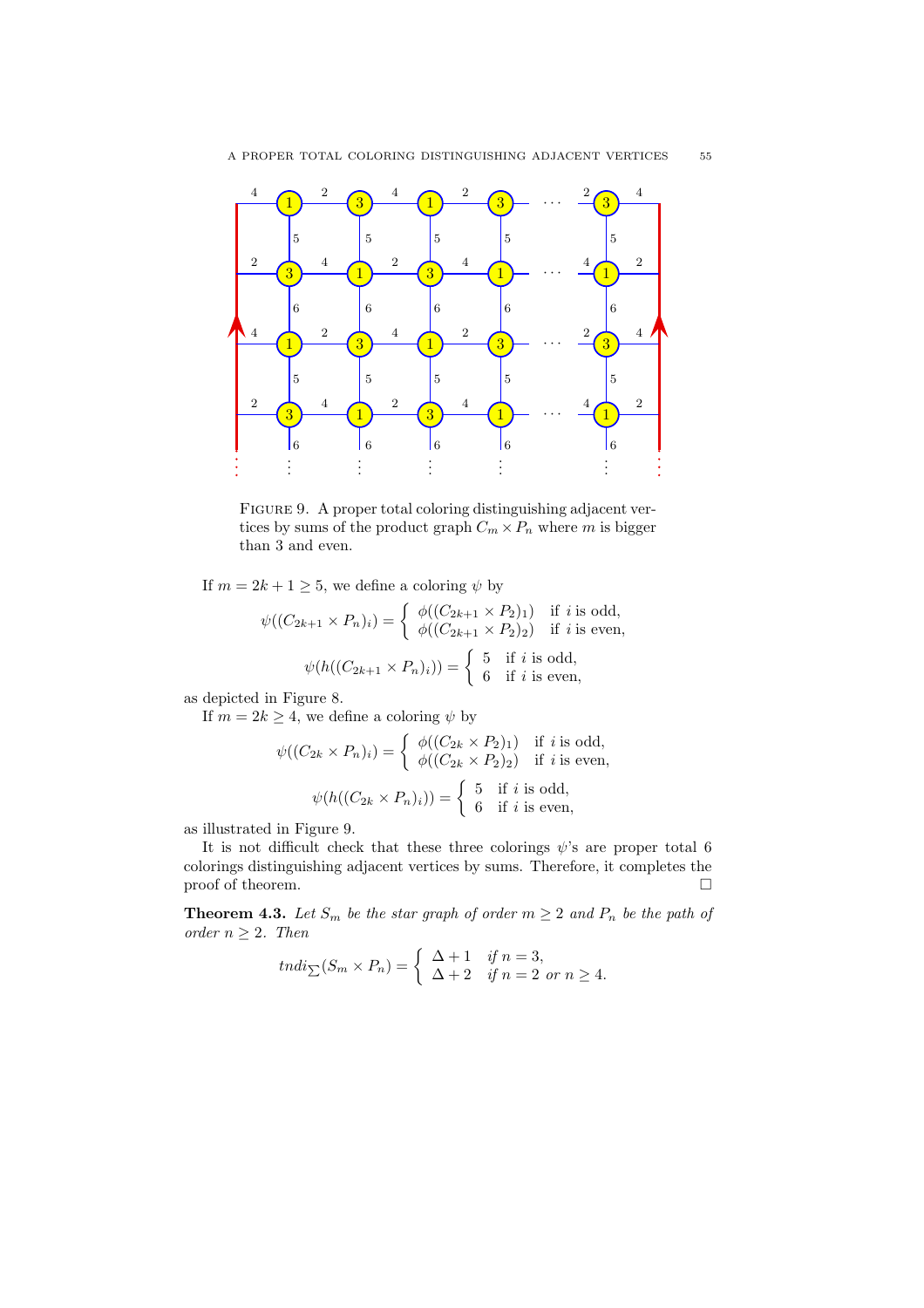*Proof.* First let us deal with the case  $n = 2$ . Then it has two adjacent vertices of the maximum degree  $\Delta = m + 1$ . To prove  $S_m \times P_n$  is  $tndi_{\sum}$  class II, we need to find a proper total  $m + 3(=\Delta + 2)$  coloring distinguishing adjacent vertices by sums on  $S_m \times P_2$  by Theorem 2.1.

On the other hand, there exists a proper total  $m + 1$  coloring distinguishing adjacent vertices by sums for  $S_m$  by Theorem 2.2(3) denoted by c. Define a new coloring  $c'$  by  $c' = c + 1$ . Color  $(S_m \times P_2)_1$  by  $c$  and  $(S_m \times P_2)_2$  by  $c'$  and  $h((S_m \times P_2)_1) = m + 3$ . Then one can easily check that this is a proper total  $(m + 3)$  coloring distinguishing adjacent vertices by sums of  $S_m \times P_2$ . This coloring for  $S_m \times P_2$  is denoted by  $\phi$ .

Second, we assume  $n \geq 4$ , then  $\Delta + 2 = m + 4$  and  $S_m \times P_n$  has two adjacent vertices of the maximum degree. By Theorem 2.1, we need to find a proper total  $(m + 4)$  coloring distinguishing adjacent vertices by sums. We define a coloring  $\psi$  on  $(S_m \times P_n)$  as follows,

$$
\psi((S_m \times P_n)_i) = \begin{cases} \phi((S_m \times P_2)_1) & \text{if } i \text{ is odd,} \\ \phi((S_m \times P_2)_2) & \text{if } i \text{ is even,} \end{cases}
$$

$$
\psi(h((S_m \times P_n)_i)) = \begin{cases} m+3 & \text{if } i \text{ is odd,} \\ m+4 & \text{if } i \text{ is even.} \end{cases}
$$

One may easily check that  $\psi$  is a proper total  $m + 4$  coloring distinguishing adjacent vertices by sums. Therefore,  $(S_m \times P_n)$  is  $tndi_{\sum}$  class II.

We are discussing the last case  $n = 3$ . For this case, we get just one vertex of the maximum degree. As we have seen for  $P_3 \times P_3$  in Figure 4(b),  $S_2 \times P_3$  =  $P_3 \times P_3$  is tndi<sub>N</sub> class I. For  $m \geq 3$ , we can show that  $S_m \times P_3$  is tndi<sub>N</sub> class I as follows. Let c be a proper total  $m + 1$  coloring distinguishing adjacent vertices by sums of  $S_m$ , and  $c' \equiv c + 1 \pmod{m+1}$  be the second coloring provided in Theorem 3.1. We define a coloring  $\psi$  on  $S_m \times P_3$  as follows,

$$
\psi((S_m \times P_3)_i) = \begin{cases} c'((S_m \times P_2)_1) & \text{if } i = 1, 3, \\ c((S_m \times P_2)_2) & \text{if } i = 2, \end{cases}
$$

$$
\psi(h((S_m \times P_3)_i)) = \begin{cases} m+2 & \text{if } i = 1, \\ m+3 & \text{if } i = 2. \end{cases}
$$

Then, one can check that  $\psi$  is a proper total  $m + 3$  coloring distinguishing adjacent vertices by sums for  $S_m \times P_3$ . It completes the proof of theorem.  $\Box$ 

**Theorem 4.4.** Let  $K_m$  be a complete graph of order  $m \geq 2$  and  $P_n$  be a path of order  $n \geq 2$ . Then tndi $\sum (K_m \times P_n) = \Delta + 2$ .

*Proof.* Since  $K_m \times P_n$  has two adjacent vertices of the maximum degree, by Theorem 2.1, to prove  $K_m \times P_n$  is tndi<sub>P</sub> class II, we need find a proper total  $\Delta + 2$  coloring distinguishing adjacent vertices by sums of  $K_m \times P_n$ .

First, let us assume that  $n = 2$  and m is odd. Then there exists a proper total coloring  $c_0$  distinguishing adjacent vertices by sums of  $K_m$  by Theorem 2.2(4).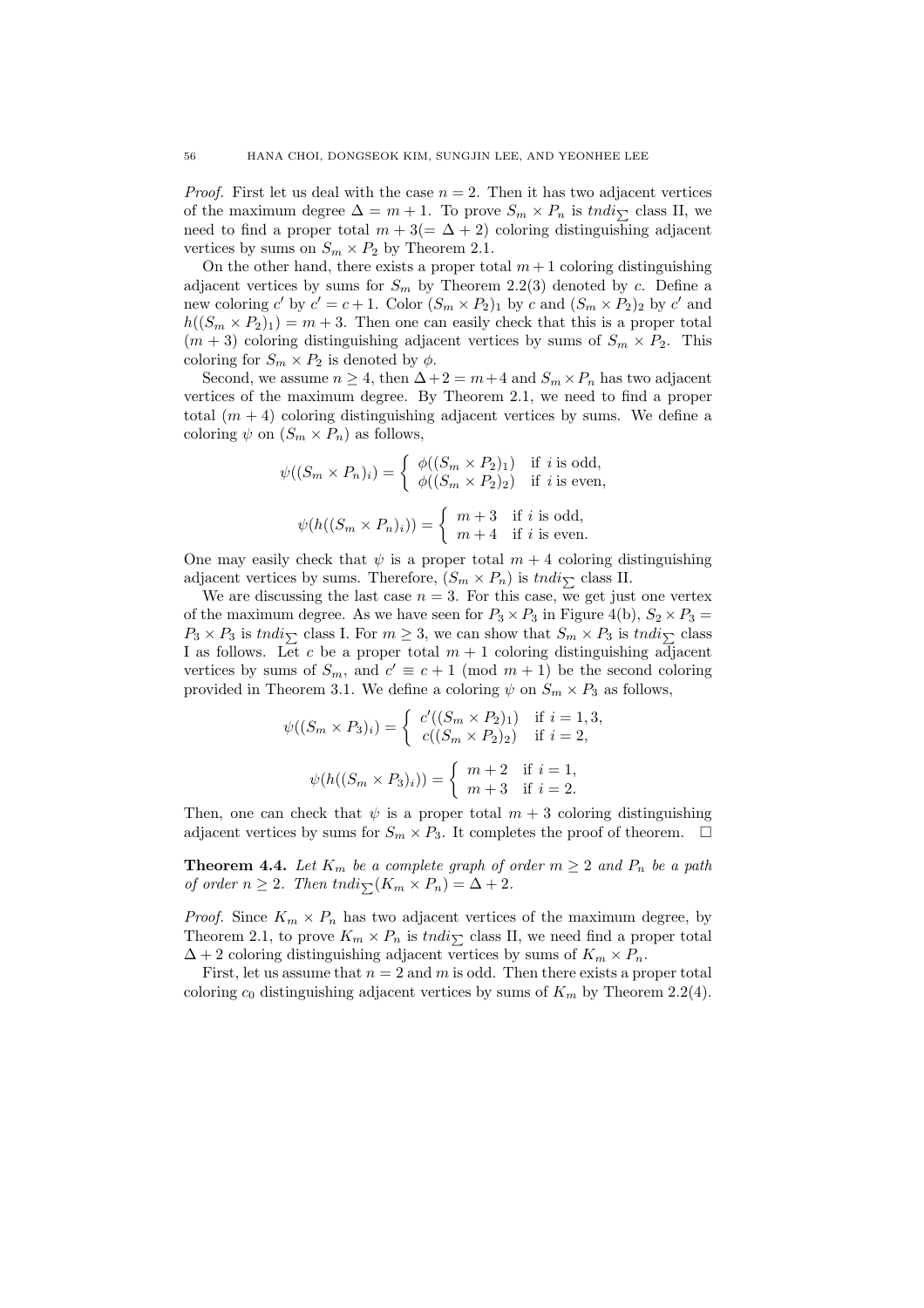This coloring  $c_0$  originally found in [15] has a very nice formula that for each vertex  $v_i \in K_m$ ,

$$
f(v_i) = \frac{m^2 + 5m + 6}{2} - (2i + 1)
$$

by the fact that  $C(v_i) = \{1, 2, ..., m+2\} \setminus \{i, i+1\}$  as illustrated in Figure 1(a) where the vertex  $v_i$  is colored  $2i+1$  (mod 7). We define a coloring  $\phi$  on  $K_m \times P_2$ by coloring the  $(K_m \times P_2)_2$  with the coloring  $c_0$ , coloring the  $(K_m \times P_2)_1$  with  $c'_0 \equiv c_0+1 \pmod{m+2}$  and  $\phi(\{(v_i,w_1),(v_i,w_2)\}) = g(i)+1$  for  $i = 1,2,\ldots,m$ . If  $n = 2$  and m is even, the coloring found in [15] has a similar property that

$$
f(v_i) = \frac{m^2 + 3m + 2}{2} - i \mod (m+1)
$$

by the fact that  $C(v_i) = \{1, 2, ..., m+1\} \setminus \{i\}$  as illustrated in Figure 1(b) where the vertex  $v_i$  is colored 2i (mod 7). We define a coloring  $\phi$  on  $K_m \times P_2$ by coloring  $(K_m \times P_2)_2$  with the coloring  $c_0$ , and by coloring  $(K_m \times P_2)_1$  with  $c'_0 \equiv c_0 + 1 \pmod{m+1}$  and  $\phi(\{(v_i, w_1), (v_i, w_2)\}) = m+2$  for  $i = 1, 2, ..., m$ . Then one may easily check that this is a proper total coloring distinguishing adjacent vertices by sums. The above coloring for  $K_m \times P_2$  is denoted by  $\phi$ .

Let  $m \geq 3$ , then  $\Delta + 2 = m + 3$ . If m is odd, we define a coloring  $\psi$  on  $K_m \times P_n$  by

$$
\psi((K_m \times P_n)_i) = \begin{cases} \phi((K_m \times P_2)_1) & \text{if } i \text{ is odd,} \\ \phi((K_m \times P_2)_2) & \text{if } i \text{ is even,} \end{cases}
$$

$$
\psi(h((K_m \times P_n)_i)) = \begin{cases} m+3 & \text{if } i \text{ is odd,} \\ c_0(h(K_m \times P_n)_i) & \text{if } i \text{ is even.} \end{cases}
$$

Clearly,  $\psi$  is a proper total  $m + 3$  coloring distinguishing adjacent vertices by sums of  $K_m \times P_n$ .

If m is even, we define a coloring  $\psi$  on  $K_m \times P_n$  by

$$
\psi((K_m \times P_n)_i) = \begin{cases} \phi((K_m \times P_2)_1) & \text{if } i \text{ is odd,} \\ \phi((K_m \times P_2)_2) & \text{if } i \text{ is even,} \end{cases}
$$

$$
\psi(h((K_m \times P_n)_i)) = \begin{cases} m+2 & \text{if } i \text{ is odd,} \\ m+3 & \text{if } i \text{ is even.} \end{cases}
$$

It is easy to see that  $\psi$  is a proper total  $m+3$  coloring distinguishing adjacent vertices by sums of  $K_m \times P_n$ .

**Theorem 4.5.** Let  $W_m$  be a wheel graph of order  $m \geq 3$  and  $P_n$  be a path of order  $n > 2$ . Then

$$
tndi_{\sum}(W_m \times P_n) = \begin{cases} \Delta + 1 & \text{if } n = 3 \text{ and } m \ge 4, \\ \Delta + 2 & \text{otherwise.} \end{cases}
$$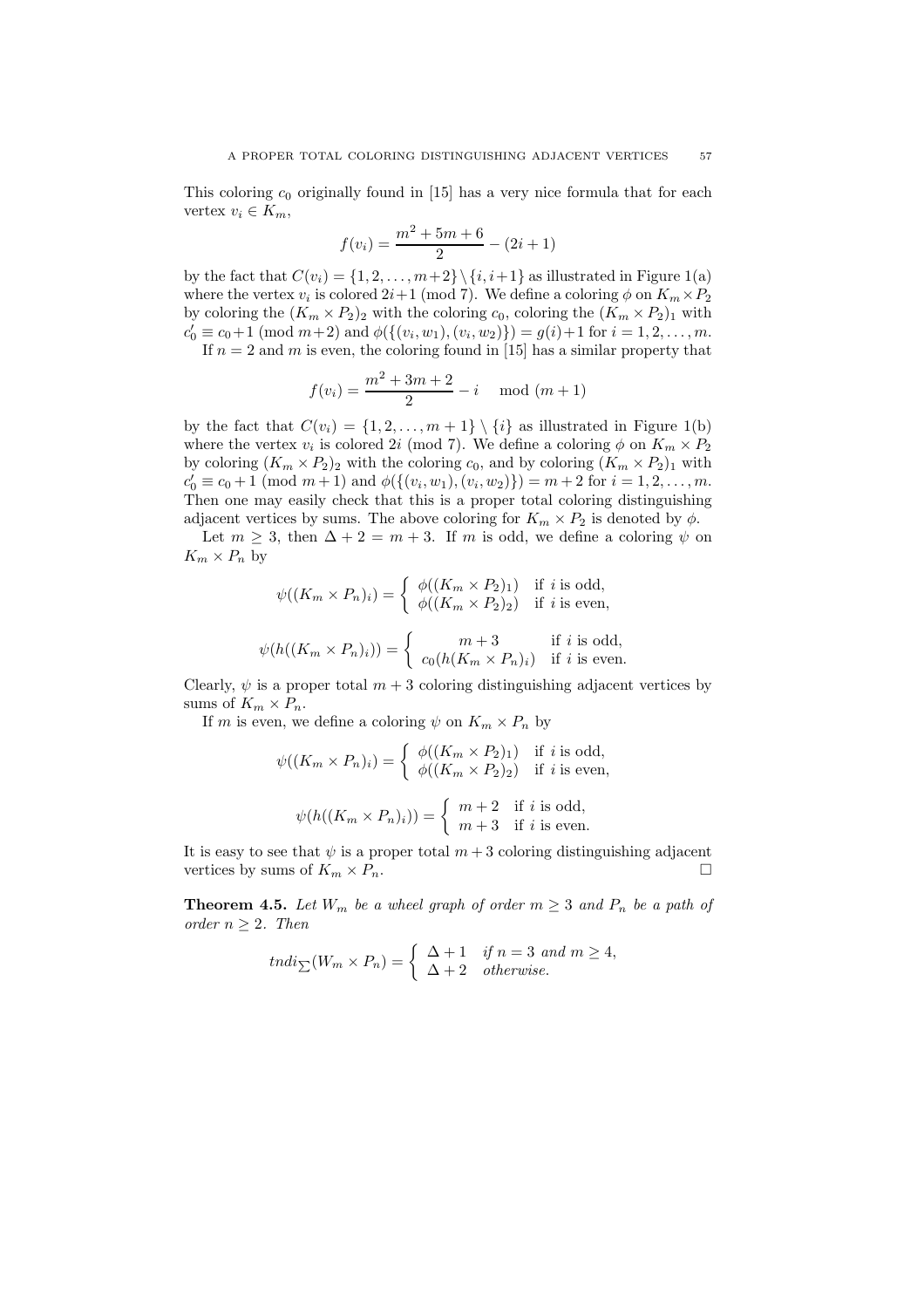*Proof.* Since  $W_3 = K_4$ ,  $W_3 \times P_n$  is tndi<sub> $\sum$ </sub> class II as proved in Theorem 4.4. If  $n = 2$  and  $m \geq 4$ , then the maximum degree is  $m + 1$ . There exists a proper total  $m + 1$  coloring c distinguishing adjacent vertices by sums of  $W_m$ by Theorem 3.2. Let  $c' = c + 1$ . Let us define a coloring  $\phi$  of  $W_m \times P_2$  by coloring  $(W_m \times P_2)_1$  with the coloring c,  $(W_m \times P_2)_2$  with the coloring c' and  $\phi(h(W_m \times P_2)_1) = m + 3.$  Then  $tndi\gamma(W_m \times P_2) = m + 3.$ 

Next if  $n \geq 4$  and  $m \geq 4$ , then maximum degree is  $m+2$  and there exist two adjacent vertices of the maximum degree. We define a coloring  $\psi$  on  $W_m \times P_n$ as follows

$$
\psi((W_m \times P_n)_i) = \begin{cases} \phi((W_m \times P_2)_1) & \text{if } i \text{ is odd,} \\ \phi((W_m \times P_2)_2) & \text{if } i \text{ is even,} \end{cases}
$$

$$
\psi(h((W_m \times P_n)_i)) = \begin{cases} m+3 & \text{if } i \text{ is odd,} \\ m+4 & \text{if } i \text{ is even.} \end{cases}
$$

One may easily check that  $\psi$  is a proper total coloring distinguishing adjacent vertices by sums. Therefore, by Theorem 2.1 we find that  $W_m \times P_n$  is  $tndi_{\sum}$ class II.

The remaining case is  $n = 3$  and  $m \geq 4$ . By the similar proof in Theorem 4.3 and the second coloring provided in Theorem 3.2, one can prove that  $W_m \times P_3$ is  $tndi_{\sum}$  class I.

**Theorem 4.6.** Let  $W_m$  be a wheel of order  $m \geq 3$  and  $C_n$  be a cycle of order  $n \geq 3$ . Then tndi $\sum_{m} (W_m \times C_n) = \Delta + 2$ .

*Proof.* If n is even, by Theorem 4.5 we know that  $\text{tndi}_{\sum}(W_m \times P_n) = \Delta + 2$ . So we have  $\text{tndi}_{\sum}(W_m \times C_n) = \Delta + 2$  by using the same coloring  $\psi$  and the edges between  $(W_m \times C_n)_n$  and  $(W_m \times C_n)_1$  are colored by  $m + 4$ .

Next, let  $n = 2k + 1$  be odd for some  $k \geq 1$ . There exists a proper total coloring distinguishing adjacent vertices by sums by Theorem 4.5. For  $n =$  $1, 2, \ldots, 2k$ , we use the same coloring  $\psi$ . Suppose the coloring of  $(W_m \times P_n)_1$  is c and  $c' = c + 2$ . Color  $(W_m \times C_n)_{2k+1}$  by the coloring c'. We define a coloring  $\phi$  on  $W_m \times C_n$  as follows

$$
\phi((W_m \times P_n)_i) = \begin{cases} \psi(W_m \times C_n) & \text{if } n = 1, 2, ..., 2k, \\ c'((W_m \times C_n)_{2k+1}) & \text{if } n = 2k+1, \end{cases}
$$

$$
\phi(h((W_m \times C_n)_i)) = \begin{cases} \psi(h((W_m \times P_n)_i)) & \text{if } i = 1, 2, ..., 2k-1, \\ 1 & \text{if } i = 2k, \\ m+4 & \text{if } i = 2k+1. \end{cases}
$$

As a result, the adjacent vertex distinguishing index by sum of  $W_m \times C_n$  is  $\Delta + 2$ .

**Corollary 4.7.** Let  $S_m$  be a star of order  $m \geq 2$  and  $C_n$  be a cycle of order  $n \geq 3$ . Then tndi $\sum_{n=1}^{n} (S_m \times C_n) = \Delta + 2$ .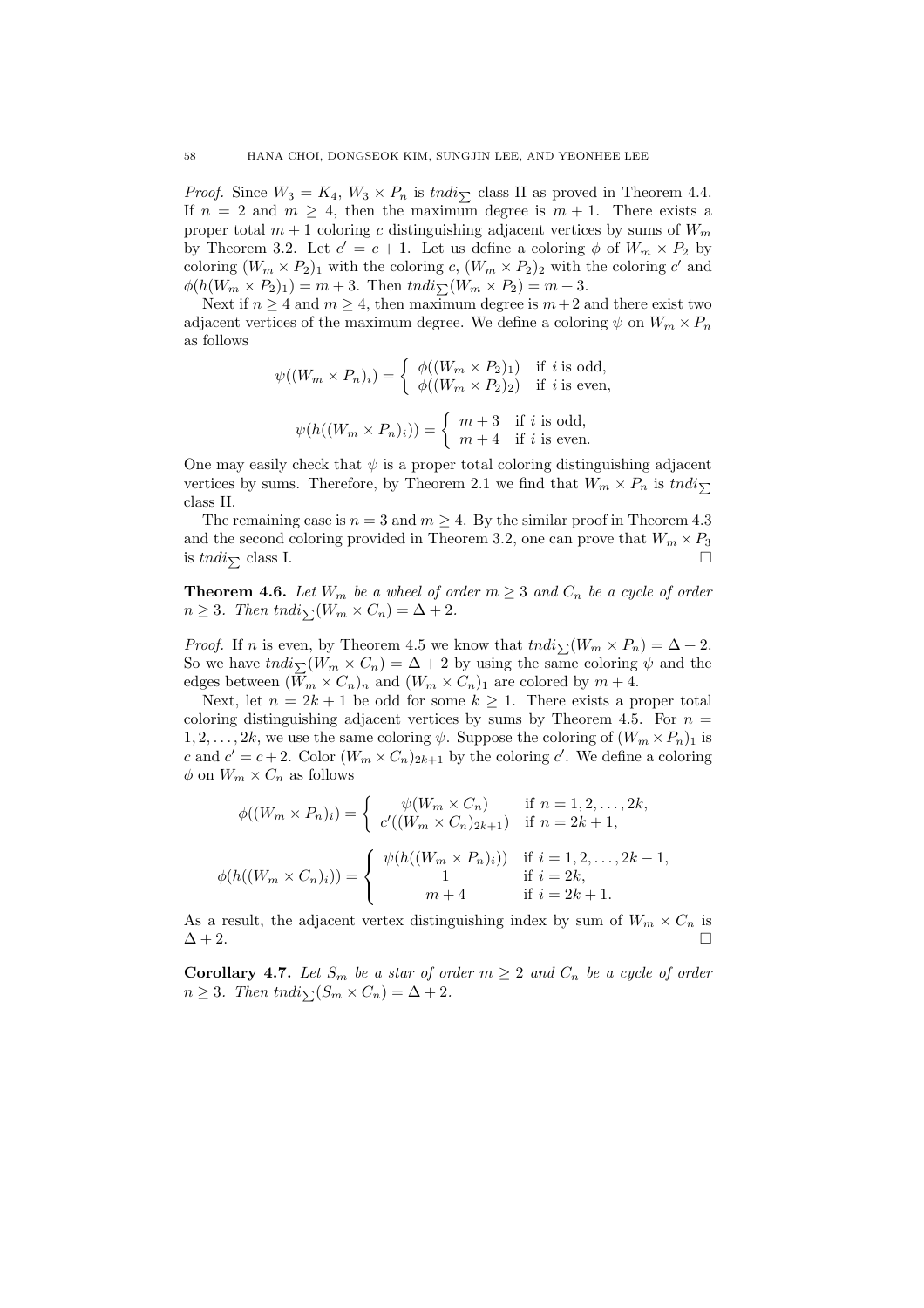

FIGURE 10. A proper total coloring distinguishing adjacent vertices by sums of the product graph  $C_n \times C_m$  where m, n are odd.

*Proof.*  $S_m \times C_n$  has two adjacent vertices of the maximum degree  $\Delta = m +$ 2 and the coloring  $\phi$  used in Theorem 4.6 is a proper total  $m + 4$  coloring distinguishing adjacent vertices by sums of  $S_m \times C_n$ . By Theorem 2.1, we find  $tndi_{\sum}(S_m \times C_n) = \Delta + 2.$ 

**Theorem 4.8.** Let  $C_n$ ,  $C_m$  be a cycle of order  $n, m \geq 3$ . Then tndi $\sum_{n=1}^{n} (C_n \times C_m)$  $C_m$ ) =  $\Delta + 2$ .

*Proof.* We proceed the proof depend on the parity of  $n, m$ . First suppose  $n, m$ are odd. To define a coloring  $\psi$  of  $C_n \times C_m$ , we make a coloring  $\phi$  on the first three copies by coloring the vertices of  $(C_n \times C_m)$  with colors 4, 3, 2, 1, 3, 2, 1, ..., and the edges of  $(C_n \times C_m)_1$  with 5, 2, 1, 3, 2, 1, 3, 2, 1, 3, .... Color the vertices of  $(C_n \times C_m)$ <sub>2</sub> with colors 5, 1, 3, 2, 1, 3, 2, 1, 3, 2, ..., and the edges with 6, 3, 2, 1, 3, 2, 1, .... Color the vertices of  $(C_n \times C_m)$ <sub>3</sub> with colors 6, 2, 1, 3, 2, 1, 3, 2,  $1, 3, \ldots$ , and the edges with  $4, 1, 3, 2, 1, 3, 2, 1, 3, 2, \ldots$  Color the edges of  $h((C_n \times C_m)_0)$  with colors 3, 5, 6, 5, 6, ..., 5, 6, and the edges of  $h((C_n \times C_m)_1)$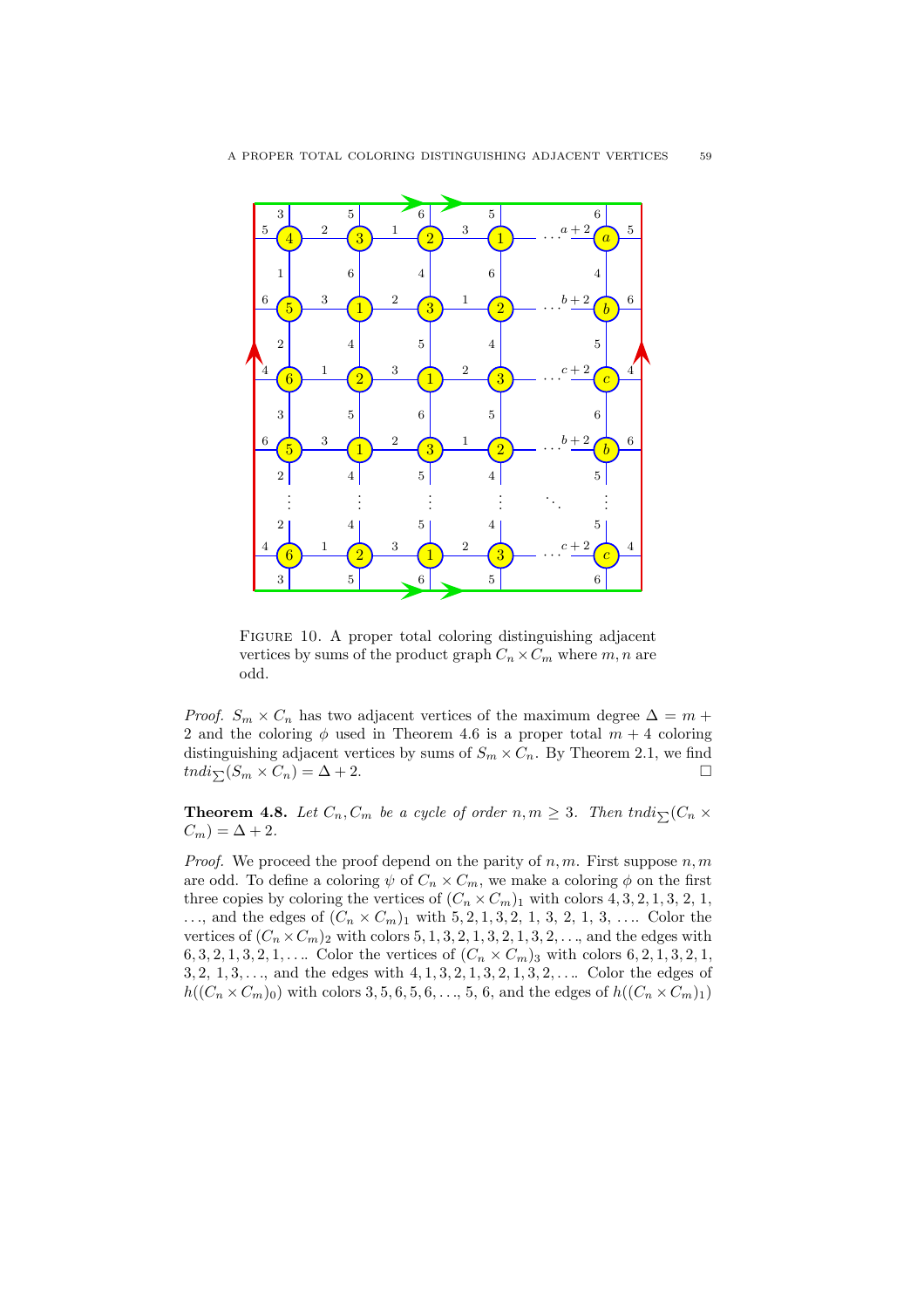

FIGURE 11. A proper total coloring distinguishing adjacent vertices by sums of the product graph  $C_n \times C_m$  where  $m, n$  are even.

with colors 1, 6, 4, 6, 4, 6, 4, ..., 6, 4, and the edges of  $h((C_n \times C_m)_2)$  with colors 2, 4, 5, 4, 5, ..., 4, 5. Then we expend these coloring  $\phi$  to  $\psi$  of  $C_n \times C_m$  by

$$
\psi((C_n \times C_m)_i) = \begin{cases} \phi((C_n \times C_m)_1) & \text{if } i = 1, \\ \phi((C_n \times C_m)_2) & \text{if } i \text{ is even,} \\ \phi((C_n \times C_m)_3) & \text{if } i \text{ is odd and bigger than 3,} \\ \psi(h((C_n \times C_m)_i)) & \text{if } i = 0 \text{ and } i = 1, \\ \phi(h((C_n \times C_m)_2)) & \text{if } i \text{ is even and nonzero,} \\ \phi(h((C_n \times C_m)_0)) & \text{if } i \text{ is odd and } \ge 3, \end{cases}
$$

as illustrated in Figure 10 where  $a \equiv 2 - n$ ,  $b \equiv 3 - n$  and  $c \equiv 4 - n \pmod{3}$ are taken in the standard complete residue system  $\{1, 2, 3\}.$ 

For the rest of cases, we first make a coloring  $\phi$  on some copies, then expand it to the coloring  $\psi$  of  $C_n \times C_m$  as we did for the case  $n, m$  are odd.

Let n, m be even. We color the vertices of  $(C_n \times C_m)_1$  with colors 1, 3, 1, 3,  $\ldots$ , 1, 3, and the edges with 4, 2, 4, 2,  $\ldots$ , 4, 2. Color the vertices of  $(C_n \times C_m)_2$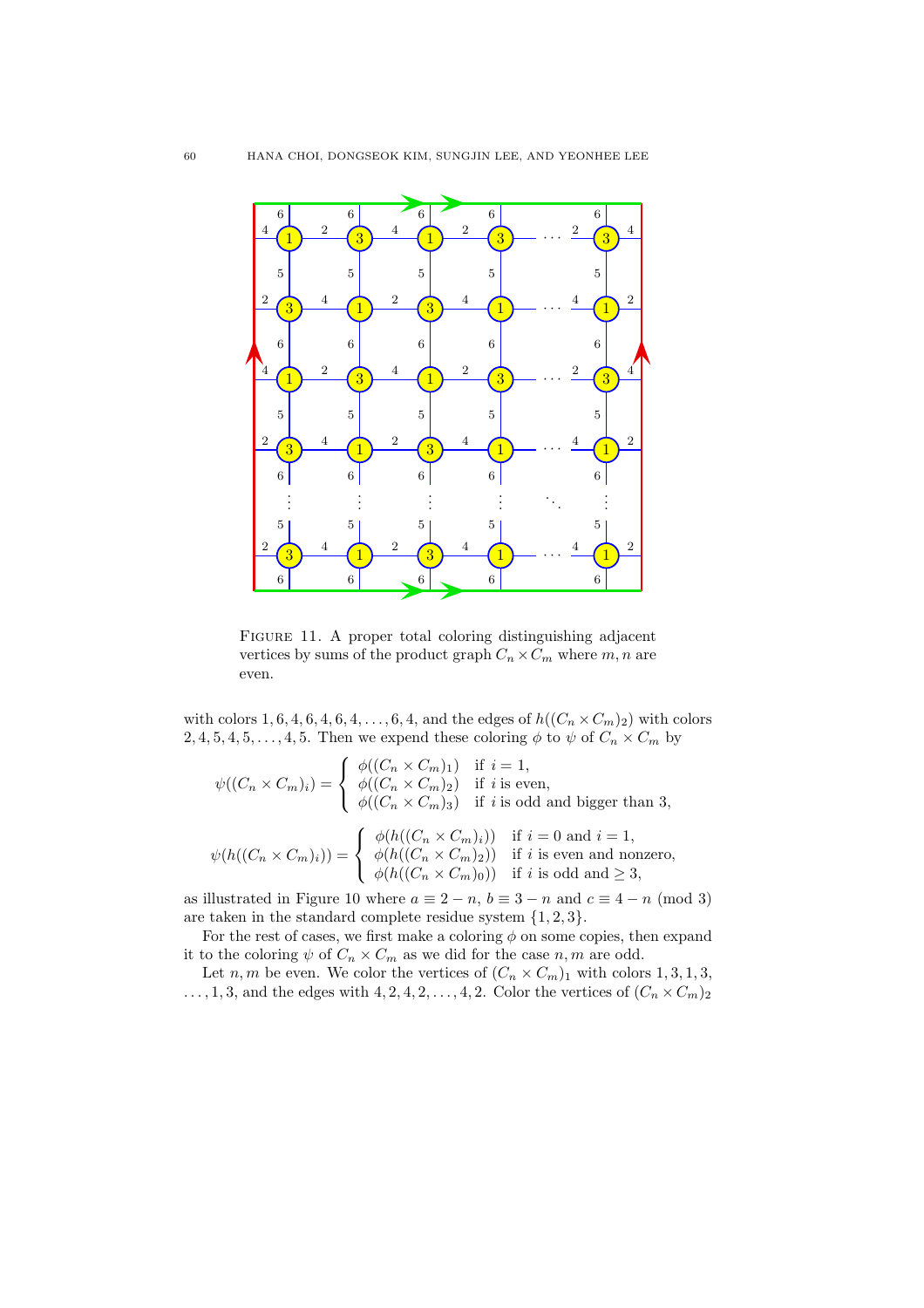

FIGURE 12. A proper total coloring distinguishing adjacent vertices by sums of the product graph  $C_n \times C_m$  where one of  $n, m$  is even.

with colors  $3, 1, 3, 1, \ldots, 3, 1$ , and the edges with  $2, 4, 2, 4, \ldots, 2, 4$ .

$$
\psi((C_n \times C_m)_i) = \begin{cases} \phi((C_n \times C_m)_1) & \text{if } i \text{ is odd,} \\ \phi((C_n \times C_m)_2) & \text{if } i \text{ is even,} \end{cases}
$$

$$
\psi(h((C_n \times C_m)_i)) = \begin{cases} 5 & \text{if } i \text{ is odd,} \\ 6 & \text{if } i \text{ is even,} \end{cases}
$$

as illustrated in Figure 11.

If one of  $n, m$  is even and the other is odd. By exchanging  $n, m$ , we my assume that m is even. If  $n = 3$ , we use the coloring of  $C_3 \times P_m$  as depicted in Figure 7 since m is even, we can naturally extend this coloring to a coloring of  $C_3 \times C_m$  and it is a proper total coloring distinguishing adjacent vertices by sums. Now we assume  $n \geq 5$ . We color the vertices of  $(C_n \times C_m)_1$ with colors  $4, 1, 3, 1, 3, \ldots, 1, 3$ , and the edges with  $1, 3, 2, 4, 2, 4, \ldots, 4, 2$ . Color the vertices of  $(C_n \times C_m)$ <sub>2</sub> with colors 2, 3, 1, 3, 1, ..., 3, 1, and the edges with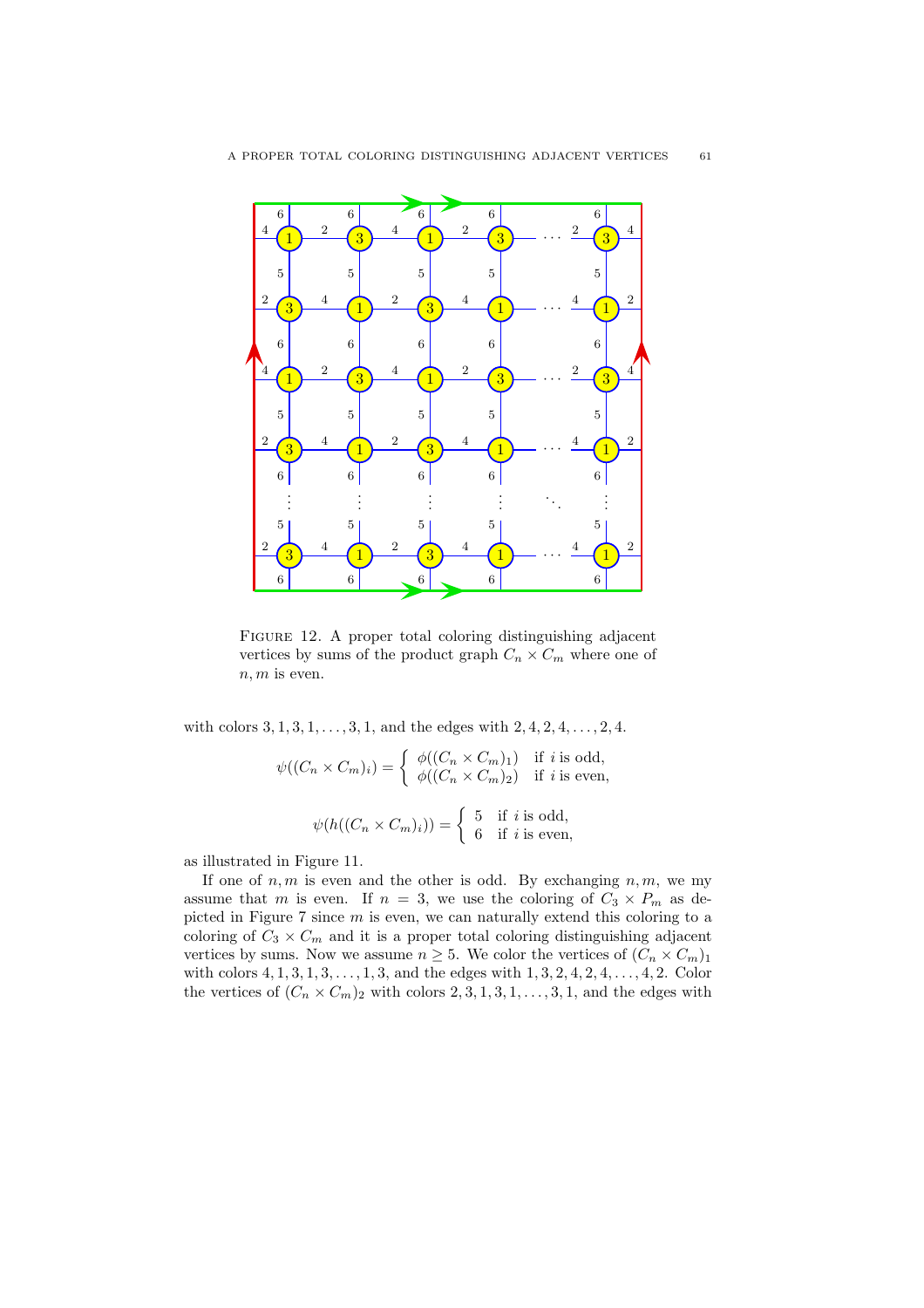$3, 1, 4, 2, 4, \ldots, 2, 4.$ 

$$
\psi((C_n \times C_m)_i) = \begin{cases} \phi((C_n \times C_m)_1) & \text{if } i \text{ is odd,} \\ \phi((C_n \times C_m)_2) & \text{if } i \text{ is even,} \end{cases}
$$

$$
\psi(h((C_n \times C_m)_i)) = \begin{cases} 5 & \text{if } i \text{ is odd,} \\ 6 & \text{if } i \text{ is even,} \end{cases}
$$

as illustrated in Figure 12. These graphs always have two adjacent vertices  $x, y$ such that  $\deg(x) = \deg(y) = \Delta$ . By Theorem 2.1, we get  $\text{tndi}_{\sum}(C_n \times C_m) =$  $\Delta + 2$ .

#### 5. Conclusion and discussion

As we have seen the results in Section 4, the most of cases, the product graphs are  $tndi_{\sum}$  Class II. Although we are only able to find the adjacent vertex distinguishing index of a few product graphs for which one of component of the product is a path  $P_n$ , we expect that the adjacent vertex distinguishing index of  $\Gamma \times P_n$  can be found where  $\Gamma$  is a regular graph.

It has been more than three years since a proper total colorings distinguishing adjacent vertices by sums was first invented, however, it is still unknown that the adjacent vertex distinguishing index by sum and adjacent vertex distinguishing index are different or not. If these two are the same, then this will benefit the computer program to find adjacent vertex distinguishing index because comparing the total sum is immensely faster than comparing two sets for all adjacent vertices. However, we know the following inequality between these two indices as follows.

Since  $f(v) = \sum_{\alpha \in C(v)} \alpha$  and the implication, if  $f(u) \neq f(v)$ , then  $C(u) \neq$  $C(v)$ , one can easily see that if a graph Γ has a proper total k-colorings distinguishing adjacent vertices by sums, then  $\Gamma$  has an AVD total k-coloring. Therefore,

$$
\chi_{at}(\Gamma) \leq tndi_{\sum}(\Gamma).
$$

At last, we state two conjectures regrading  $tndi_{\sum}$  classes.

Conjecture 5.1. A graph  $\Gamma$  is tndi<sub> $\Sigma$ </sub> class III if and only if  $\Gamma = K_{2n+1}$  for some  $n \geq 1$ .

It is fairly easy to see that if a graph  $\Gamma$  is regular with valency k and it is  $tndi_{\sum}$  class II, then at each vertex the set of colors of the vertex and its incident edges have a cardinality  $k + 1$  out of  $k + 2$  colors as demonstrated in the complete graph  $K_{2n}$ . Thus if we assign the missing color to the vertex, we get a proper  $k + 2$  coloring. We expect the converse also can be proven.

**Conjecture 5.2.** A k regular graph  $\Gamma$  is tndi<sub> $\Gamma$ </sub> class II if and only if  $\Gamma$  has a proper vertex  $k + 2$  coloring.

Acknowledgments. The TEX macro package PSTricks [20] was essential for typesetting the equations and figures. This work was supported by the Korea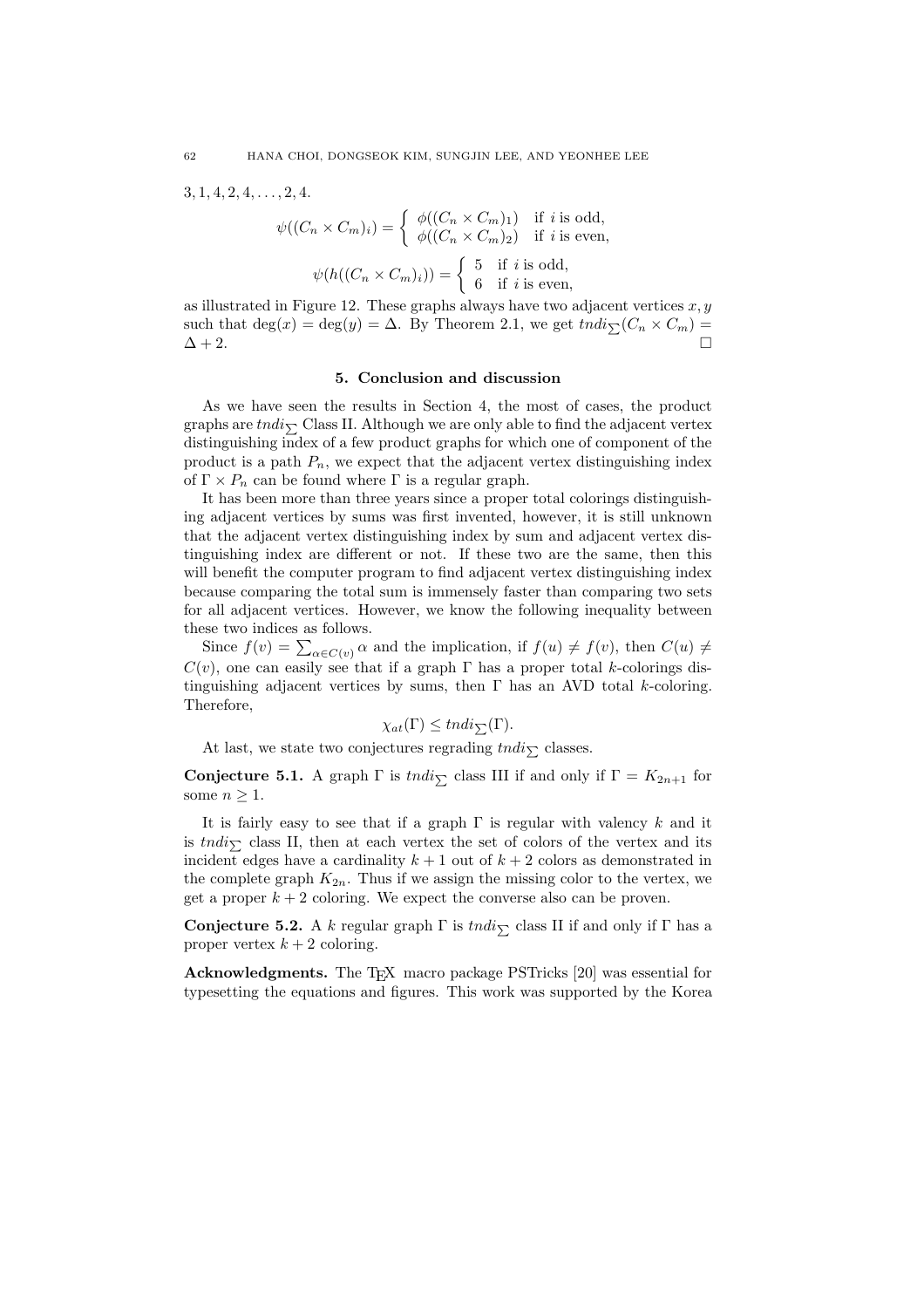Foundation for the Advancement of Science & Creativity(KOFAC), and funded by the Korean Government(MOE).

#### References

- [1] J. Bondy and U. Murty, *Graph Theory with Applications*, Elsevier, New York, 1976.
- [2] X. Chen, On the adjacent vertex distinguishing total coloring numbers of graphs with  $\Delta = 3$ , Discrete Math. **308** (2008), no. 17, 4003-4007.
- [3] M. Chen and X. Guo, Adjacent vertex-distinguishing edge and total chromatic numbers of hypercubes, Inform. Process. Lett. 109 (2009), no. 12, 599–602.
- [4] X. Chen and Z. Zhang, AVDTC numbers of generalized Halin graphs with maximum degree at least 6, Acta Math. Appl. Sin. Engl. Ser. 24 (2008), no. 1, 55-58.
- [5] X. Chen, Z. Zhang, and Y. Sun, A note on adjacent-vertex-distinguishing total chromatic numbers for  $P_m \times P_n$ ,  $P_m \times C_n$  and  $C_m \times C_n$ , J. Math. Res. Exposition 28 (2008), no. 4, 789–798.
- [6] G. Dirac, *Map-colour theorems*, Canad. J. Math. 4 (1952), 480–490.
- [7] J. Gross and T. Tucker, Topological Graph Theory, Wiley, New York, 1987.
- [8] D. Huang, W. Wang, and C. Yan, A note on the adjacent vertex distinguishing total chromatic number of graphs, Discrete Math.  $312$  (2008), no. 24, 3544–3546.
- [9] F. Hughes and G. MacGillivray, The achromatic number of graphs: a survey and some new results, Bull. Inst. Combin. Appl. 19 (1997), 27–56.
- [10] J. Hulgan, Concise proofs for adjacent vertex-distinguishing total colorings, Discrete Math. 309 (2009), no. 8, 2548–2550.
- [11] T. Jensen and B. Toft, Graph Coloring Problems, Wiley-Interscience, New York, 1995.
- [12] H. Li, B. Liu, and G. Wang, Neighbor sum distinguishing total colorings of  $K_4$ -minor free graphs, Front. Math. China 8 (2013), no. 6, 1351–1366.
- [13] C. P. de Mello and V. Pedrotti, Adjacent-vertex-distinguishing total coloring of indifference graphs, Mat. Contemp. **39** (2010), 101-10.
- [14] M. Molloy and B. Reed, A bound on the total chromatic number, Combinatorica 18 (1998), no. 2, 241–280.
- [15] M. Pilśniak and M. Woźniak, On the adjacent-vertex-distinguishing index by sums in total proper colorings, Graphs Combin. DOI 10.1007/s00373-013-1399-4.
- [16] C. Thomassen, Chromatic graph theory, Challenges for the 21st century (Singapore, 2000), 183–195, World Sci. Publishing, River Edge, NJ, 2001.
- [17] V. G. Vizing, On an estimate of the chromatic class of a p-graph, Diskret. Analiz. 3 (1964), 25–30.
- [18] W. Wang and D. Huang, The adjacent vertex distinguishing total coloring of planar graphs, J. Comb. Optim. 27 (2014), 379–396.
- [19] Y. Wang and W. Wang, Adjacent vertex distinguishing total colorings of outerplanar graphs, J. Comb. Optim. 19 (2010), no. 2, 123–133.
- [20] T. Van Zandt, PSTricks: PostScript macros for generic TEX, Available at ftp://ftp.princeton.edu/pub/tvz/.
- [21] Z. Zhang, X. Chen, J. Li, B. Yao, X. Lu, and J. Wang, On adjacent-vertex-distinguishing total coloring of graphs, Sci. China Math. 48 (2005), no. 3, 289–299.

Department of Mathematics Sungkyunkwan University Suwon 440-746, Korea E-mail address: chn6025@naver.com